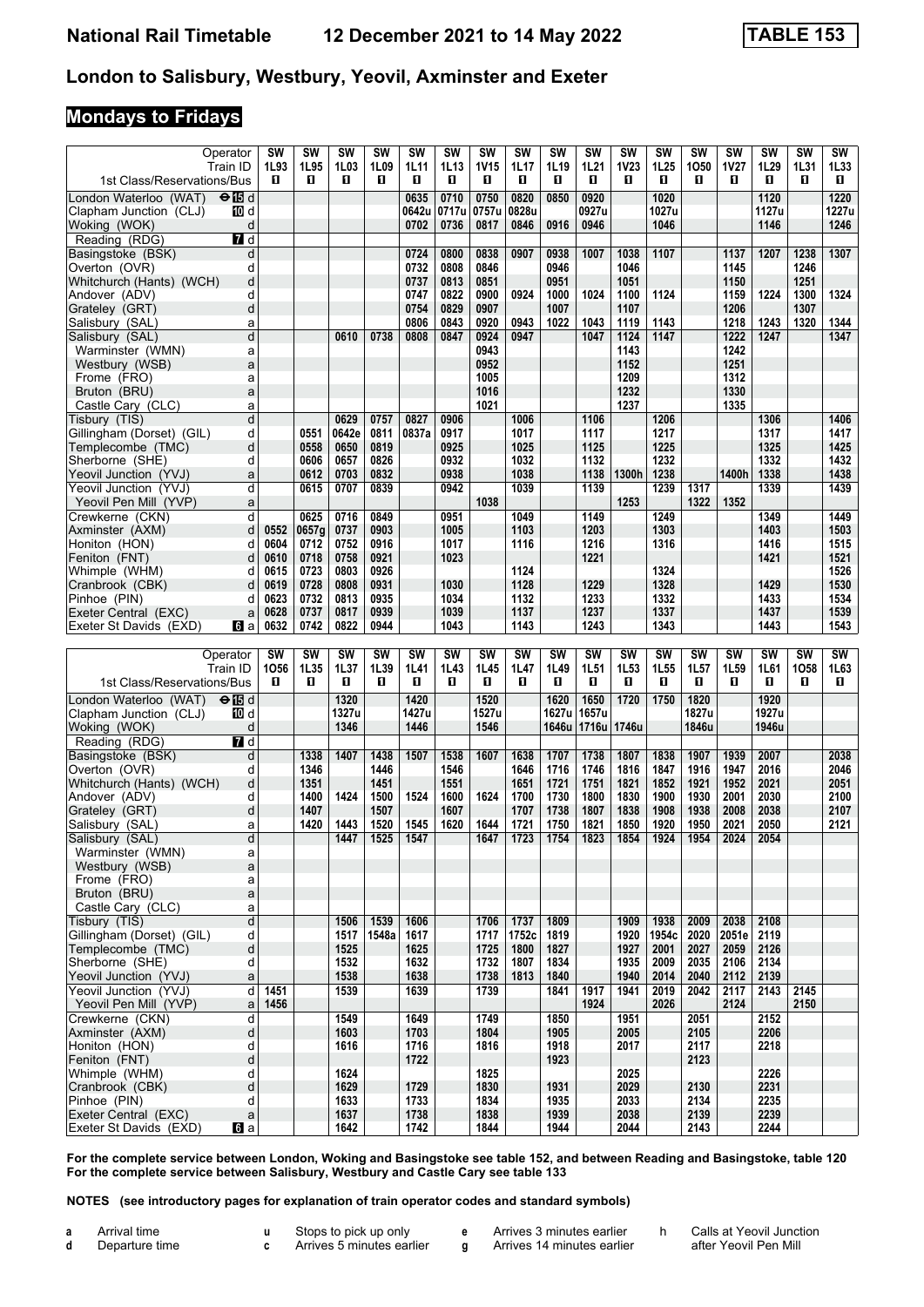# **Mondays to Fridays**

| Operator                   |               | <b>SW</b> | SW   | <b>SW</b> | <b>SW</b> | SW    | <b>SW</b> | <b>SW</b> | <b>SW</b>      |
|----------------------------|---------------|-----------|------|-----------|-----------|-------|-----------|-----------|----------------|
|                            | Train ID      | 1L65      | 1L67 | 1L69      | 1L71      | 1L73  | 1L75      | 1L79      | 1L79           |
| Days of operation/Notes    |               |           |      |           |           |       |           | <b>FX</b> | F <sub>O</sub> |
| 1st Class/Reservations/Bus |               | п         | O    | 0         | O         | п     | 0         | O         | п              |
| London Waterloo (WAT)      | $\Theta$ ibid | 2020      |      | 2120      |           | 2220  |           | 2340      | 2340           |
| Clapham Junction (CLJ)     | 10 d          | 2027u     |      | 2127u     |           | 2227u |           | 2347u     | 2347u          |
| Woking (WOK)               | d             | 2046      |      | 2146      |           | 2246  |           | 0008      | 0008           |
| Reading (RDG)              | 7 d           |           |      |           |           |       |           |           |                |
| Basingstoke (BSK)          | d             | 2107      | 2137 | 2207      | 2237      | 2308  | 2338      | 0029      | 0029           |
| Overton (OVR)              | d             | 2115      | 2146 | 2215      | 2246      | 2316  | 2347      | 0037s     | 0037s          |
| Whitchurch (Hants) (WCH)   | d             | 2120      | 2151 | 2220      | 2251      | 2321  | 2353      | 0042s     | 0042s          |
| Andover (ADV)              | d             | 2129      | 2200 | 2229      | 2300      | 2330  | 0001      | 0051      | 0051           |
| Grateley (GRT)             | d             | 2136      | 2207 | 2236      | 2307      | 2337  | 0008      | 0058s     | 0058s          |
| Salisbury (SAL)            | a             | 2148      | 2220 | 2249      | 2322      | 2349  | 0021      | 0111      | 0111           |
| Salisbury (SAL)            | d             | 2150      |      |           |           | 2351  |           |           | 0114           |
| Warminster (WMN)           | a             |           |      |           |           |       |           |           |                |
| Westbury (WSB)             | a             |           |      |           |           |       |           |           |                |
| Frome (FRO)                | a             |           |      |           |           |       |           |           |                |
| Bruton (BRU)               | a             |           |      |           |           |       |           |           |                |
| Castle Cary (CLC)          | a             |           |      |           |           |       |           |           |                |
| Tisbury (TIS)              | d             | 2208      |      |           |           | 0004s |           |           | 0127s          |
| Gillingham (Dorset) (GIL)  | d             | 2218      |      |           |           | 0015s |           |           | 0137s          |
| Templecombe (TMC)          | d             | 2226      |      |           |           | 0023s |           |           | 0145s          |
| Sherborne (SHE)            | d             | 2233      |      |           |           | 0030s |           |           | 0153s          |
| Yeovil Junction (YVJ)      | a             | 2239      |      |           |           | 0036  |           |           | 0159           |
| Yeovil Junction (YVJ)      | d             | 2240      |      |           |           |       |           |           |                |
| Yeovil Pen Mill (YVP)      | a             |           |      |           |           |       |           |           |                |
| Crewkerne (CKN)            | d             | 2250      |      |           |           |       |           |           |                |
| Axminster (AXM)            | d             | 2305      |      |           |           |       |           |           |                |
| Honiton (HON)              | d             | 2338f     |      |           |           |       |           |           |                |
| Feniton (FNT)              | d             | 2343      |      |           |           |       |           |           |                |
| Whimple (WHM)              | d             | 2348      |      |           |           |       |           |           |                |
| Cranbrook (CBK)            | $\mathbf d$   | 2353      |      |           |           |       |           |           |                |
| Pinhoe (PIN)               | d             | 2357      |      |           |           |       |           |           |                |
| Exeter Central (EXC)       | a             | 0001      |      |           |           |       |           |           |                |
| Exeter St Davids (EXD)     | <b>6</b> а    | 0005      |      |           |           |       |           |           |                |

**NOTES (see introductory pages for explanation of train operator codes and standard symbols)**

**a** Arrival time<br>**d** Departure ti

**d** Departure time

**s** Stops to set down only

**x** Stops to pick up only<br>**f** Arrives 22 minutes ea

Arrives 22 minutes earlier

**F0** Fridays only

**FX** Not Fridays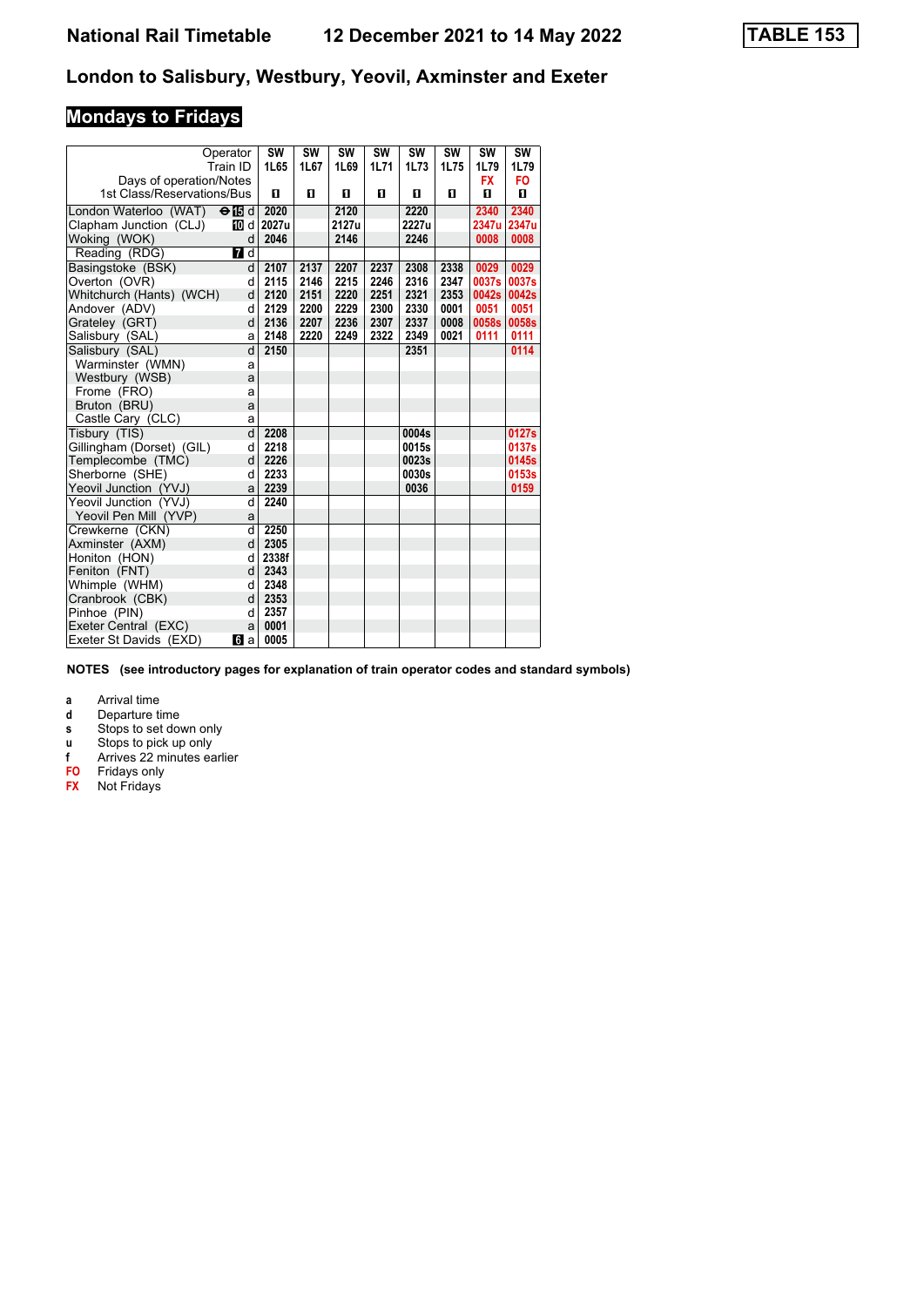## **Saturdays**

| Operator<br>Train ID<br>1st Class/Reservations/Bus | SW<br>1L93<br>п        | <b>SW</b><br>1L95<br>0 | <b>SW</b><br>1L03<br>O | SW<br>1L09<br>O | <b>SW</b><br>1L11<br>O | SW<br>1L13<br>O | SW<br>1L15<br>0 | SW<br>1L17<br>п | <b>SW</b><br>1V19<br>O | SW<br>1L21<br>O | SW<br>1L23<br>O | SW<br>1L25<br>0 | SW<br>1L27<br>O | SW<br>1L29<br>O | SW<br>1L31<br>0 | SW<br>1L33<br>O | SW<br>1L35<br>0 |
|----------------------------------------------------|------------------------|------------------------|------------------------|-----------------|------------------------|-----------------|-----------------|-----------------|------------------------|-----------------|-----------------|-----------------|-----------------|-----------------|-----------------|-----------------|-----------------|
| London Waterloo (WAT)<br>enBd                      |                        |                        |                        |                 | 0635                   | 0710            | 0750            | 0820            | 0850                   | 0920            | 0950            | 1020            | 1050            | 1120            | 1150            | 1220            | 1250            |
| Clapham Junction (CLJ)<br>10 d                     |                        |                        |                        |                 | 0642u                  | 0717u           | 0757u           | 0827u           | 0857u                  | 0927u           | 0957u           | 1027u           | 1057u           | 1127u           | 1157u           | 1227u           | 1257u           |
| Woking (WOK)                                       | d                      |                        |                        |                 | 0701                   | 0736            | 0816            | 0846            | 0916                   | 0946            | 1016            | 1046            | 1116            | 1146            | 1216            | 1246            | 1316            |
| Reading (RDG)<br>$\blacksquare$ d                  |                        |                        |                        |                 |                        |                 |                 |                 |                        |                 |                 |                 |                 |                 |                 |                 |                 |
| Basingstoke (BSK)                                  | d                      |                        |                        |                 | 0723                   | 0759            | 0838            | 0906            | 0938                   | 1007            | 1038            | 1109c           | 1138f           | 1207            | 1238            | 1307            | 1338            |
| Overton (OVR)                                      | d                      |                        |                        |                 | 0731                   | 0808            | 0846            |                 | 0946                   |                 | 1046            |                 | 1146            |                 | 1246            |                 | 1346            |
| Whitchurch (Hants) (WCH)                           | d                      |                        |                        |                 | 0736                   | 0813            | 0851            |                 | 0951                   |                 | 1051            |                 | 1151            |                 | 1251            |                 | 1351            |
| Andover (ADV)                                      | d                      |                        |                        |                 | 0745                   | 0821            | 0900            | 0924            | 1000                   | 1024            | 1100            | 1126            | 1200            | 1224            | 1300            | 1324            | 1400            |
| Grateley (GRT)                                     | d                      |                        |                        |                 | 0752<br>0805           | 0829            | 0907            |                 | 1007                   |                 | 1107            |                 | 1207            |                 | 1307            |                 | 1407            |
| Salisbury (SAL)                                    | a                      |                        | 0615                   | 0747            | 0813                   | 0842<br>0847    | 0920            | 0942            | 1020                   | 1042<br>1047    | 1120            | 1144            | 1220            | 1242<br>1247    | 1320            | 1342<br>1347    | 1420            |
| Salisbury (SAL)                                    | d                      |                        |                        |                 |                        |                 |                 | 0947            | 1026<br>1045           |                 |                 | 1147            |                 |                 |                 |                 |                 |
| Warminster (WMN)<br>Westbury (WSB)                 | a<br>a                 |                        |                        |                 |                        |                 |                 |                 | 1054                   |                 |                 |                 |                 |                 |                 |                 |                 |
| Frome (FRO)                                        | a                      |                        |                        |                 |                        |                 |                 |                 | 1106                   |                 |                 |                 |                 |                 |                 |                 |                 |
| Bruton (BRU)                                       | a                      |                        |                        |                 |                        |                 |                 |                 |                        |                 |                 |                 |                 |                 |                 |                 |                 |
| Castle Cary (CLC)                                  | a                      |                        |                        |                 |                        |                 |                 |                 |                        |                 |                 |                 |                 |                 |                 |                 |                 |
| Tisbury (TIS)                                      | d                      |                        | 0629                   | 0801            | 0832                   | 0906            |                 | 1006            |                        | 1106            |                 | 1206            |                 | 1306            |                 | 1406            |                 |
| Gillingham (Dorset) (GIL)                          | d                      |                        | 0642f                  | 0814f           | 0900g                  | 0917            |                 | 1017            |                        | 1117            |                 | 1217            |                 | 1317            |                 | 1417            |                 |
| Templecombe (TMC)                                  | d                      |                        | 0650                   | 0822            | 0907                   | 0925            |                 | 1025            |                        | 1125            |                 | 1225            |                 | 1325            |                 | 1425            |                 |
| Sherborne (SHE)                                    | d                      |                        | 0657                   | 0829            | 0915                   | 0932            |                 | 1032            |                        | 1132            |                 | 1232            |                 | 1332            |                 | 1432            |                 |
| Yeovil Junction (YVJ)                              | a                      |                        | 0703                   | 0835            | 0920                   | 0938            |                 | 1038            |                        | 1138            |                 | 1238            |                 | 1338            |                 | 1438            |                 |
| Yeovil Junction (YVJ)                              | d                      | 0615                   | 0707                   | 0839            |                        | 0939            |                 | 1039            |                        | 1139            |                 | 1239            |                 | 1339            |                 | 1439            |                 |
| Yeovil Pen Mill (YVP)                              | a                      |                        |                        |                 |                        |                 |                 |                 |                        |                 |                 |                 |                 |                 |                 |                 |                 |
| Crewkerne (CKN)                                    | d                      | 0624                   | 0716                   | 0849            |                        | 0949            |                 | 1049            |                        | 1149            |                 | 1249            |                 | 1349            |                 | 1449            |                 |
| Axminster (AXM)                                    | 0552<br>d              | 0657h                  | 0738                   | 0903            |                        | 1003            |                 | 1103            |                        | 1203            |                 | 1303            |                 | 1403            |                 | 1503            |                 |
| Honiton (HON)                                      | 0604<br>d              | 0712c                  | 0754e                  | 0916            |                        | 1016            |                 | 1116            |                        | 1216            |                 | 1316            |                 | 1416            |                 | 1516            |                 |
| Feniton (FNT)                                      | d<br>0610              | 0718                   | 0800                   | 0921            |                        | 1021            |                 |                 |                        | 1221            |                 |                 |                 | 1421            |                 |                 |                 |
| Whimple (WHM)                                      | 0615<br>d              | 0723                   | 0805                   | 0926            |                        | 1029            |                 | 1124            |                        | 1229            |                 | 1324<br>1328    |                 | 1429            |                 | 1524            |                 |
| Cranbrook (CBK)                                    | d<br>0619<br>0623<br>d | 0728<br>0732           | 0809<br>0813           | 0931<br>0935    |                        | 1033            |                 | 1128<br>1132    |                        | 1233            |                 | 1332            |                 | 1433            |                 | 1528<br>1532    |                 |
| Pinhoe (PIN)<br>Exeter Central (EXC)               | 0628<br>a              | 0737                   | 0818                   | 0939            |                        | 1037            |                 | 1137            |                        | 1237            |                 | 1337            |                 | 1437            |                 | 1537            |                 |
| Exeter St Davids (EXD)<br><b>loi</b> a             | 0632                   | 0742                   | 0823                   | 0944            |                        | 1042            |                 | 1142            |                        | 1242            |                 | 1342            |                 | 1442            |                 | 1542            |                 |
|                                                    |                        |                        |                        |                 |                        |                 |                 |                 |                        |                 |                 |                 |                 |                 |                 |                 |                 |
|                                                    |                        |                        |                        |                 |                        |                 |                 |                 |                        |                 |                 |                 |                 |                 |                 |                 |                 |
| Operator                                           | SW                     | SW                     | <b>SW</b>              | SW              | SW                     | <b>SW</b>       | SW              | <b>SW</b>       | <b>SW</b>              | <b>SW</b>       | SW              | <b>SW</b>       | SW              | SW              | SW              | <b>SW</b>       | SW              |
| Train ID                                           | 1L37                   | 1L39                   | 1L41                   | 1L43            | 1L45                   | 1L47            | 1L49            | 1L51            | 1L53                   | <b>1V55</b>     | 1L57            | 1L59            | 1L61            | 1L63            | 1L65            | 1L67            | 1L69            |
| 1st Class/Reservations/Bus                         | п                      | 0                      | O                      | O               | П                      | O               | 0               | П               | O                      | П               | П               | O               | O               | П               | O               | O               | П               |
| London Waterloo (WAT) <b>⊖</b> id                  | 1320                   | 1350                   | 1420                   | 1450            | 1520                   | 1550            | 1620            | 1650            | 1720                   | 1750            | 1820            | 1850            | 1920            | 1950            | 2020            | 2050            | 2120            |
| Clapham Junction (CLJ)<br>10 d                     | 1327u                  | 1357u                  | 1427u                  | 1457u           | 1527u                  | 1557u           | 1627u           | 1657u           | 1727u                  | 1757u           | 1827u           | 1857u           | 1927u           | 1957u           | 2027u           | 2057u           | 2127u           |
| Woking (WOK)                                       | 1346<br>d              | 1416                   | 1446                   | 1516            | 1546                   | 1616            | 1646            | 1716            | 1746                   | 1816            | 1846            | 1916            | 1946            | 2016            | 2046            | 2116            | 2146            |
| $\overline{7}$ d<br>Reading (RDG)                  |                        |                        |                        |                 |                        |                 |                 |                 |                        |                 |                 |                 |                 |                 |                 |                 |                 |
| Basingstoke (BSK)                                  | d                      | 1407<br>1438           | 1507                   | 1538            | 1607                   | 1638            | 1707            | 1738            | 1807                   | 1838            | 1907            | 1938            | 2007            | 2038            | 2107            | 2138            | 2207            |
| Overton (OVR)                                      | d                      | 1446                   |                        | 1546            |                        | 1646            |                 | 1746            |                        | 1846            |                 | 1946            |                 | 2046            |                 | 2146            | 2215            |
| Whitchurch (Hants) (WCH)                           | d                      | 1451                   |                        | 1551            |                        | 1651            |                 | 1751            |                        | 1851            |                 | 1951            |                 | 2051            |                 | 2151            | 2220            |
| Andover (ADV)                                      | d                      | 1424<br>1500           | 1524                   | 1600            | 1624                   | 1700            | 1724            | 1800            | 1824                   | 1900            | 1924            | 2000            | 2024            | 2100            | 2124            | 2200            | 2229            |
| Grateley (GRT)                                     | d                      | 1507                   |                        | 1607            |                        | 1707            |                 | 1807            |                        | 1907            |                 | 2007            |                 | 2107            |                 | 2207            | 2236            |
| Salisbury (SAL)                                    | a                      | 1442<br>1520           | 1542                   | 1620            | 1642                   | 1720            | 1742            | 1820            | 1843                   | 1920            | 1943            | 2020            | 2045            | 2120            | 2144            | 2220            | 2248            |
| Salisbury (SAL)                                    | d                      | 1447                   | 1547                   |                 | 1647                   |                 | 1747            |                 | 1847                   | 1927            | 1947            |                 | 2047            |                 | 2148            |                 | 2255            |
| Warminster (WMN)                                   | a                      |                        |                        |                 |                        |                 |                 |                 |                        | 1946            |                 |                 |                 |                 |                 |                 |                 |
| Westbury (WSB)                                     | a                      |                        |                        |                 |                        |                 |                 |                 |                        | 1954            |                 |                 |                 |                 |                 |                 |                 |
| Frome (FRO)                                        | a                      |                        |                        |                 |                        |                 |                 |                 |                        | 2007<br>2018    |                 |                 |                 |                 |                 |                 |                 |
| Bruton (BRU)<br>Castle Cary (CLC)                  | a<br>a                 |                        |                        |                 |                        |                 |                 |                 |                        | 2023            |                 |                 |                 |                 |                 |                 |                 |
|                                                    | d<br>1506              |                        | 1606                   |                 | 1706                   |                 | 1806            |                 | 1908                   |                 | 2006            |                 | 2106            |                 | 2206            |                 | 2308s           |
| Tisbury (TIS)<br>Gillingham (Dorset) (GIL)         | 1517<br>d              |                        | 1617                   |                 | 1717                   |                 | 1817            |                 | 1919                   |                 | 2017            |                 | 2117            |                 | 2217            |                 | 2319s           |
| Templecombe (TMC)                                  | 1525<br>d              |                        | 1625                   |                 | 1725                   |                 | 1825            |                 | 1926                   |                 | 2025            |                 | 2125            |                 | 2225            |                 | 2327s           |
| Sherborne (SHE)                                    | d                      | 1532                   | 1632                   |                 | 1732                   |                 | 1832            |                 | 1934                   |                 | 2032            |                 | 2132            |                 | 2232            |                 | 2334s           |
| Yeovil Junction (YVJ)                              | 1538<br>a              |                        | 1638                   |                 | 1738                   |                 | 1838            |                 | 1939                   | 2045i           | 2038            |                 | 2138            |                 | 2238            |                 | 2340            |
| Yeovil Junction (YVJ)                              | 1539<br>d              |                        | 1639                   |                 | 1739                   |                 | 1839            |                 | 1941                   |                 | 2039            |                 | 2139            |                 | 2239            |                 |                 |
| Yeovil Pen Mill (YVP)                              | a                      |                        |                        |                 |                        |                 |                 |                 |                        | 2038            |                 |                 |                 |                 |                 |                 |                 |
| Crewkerne (CKN)                                    | 1549<br>d              |                        | 1649                   |                 | 1749                   |                 | 1849            |                 | 1950                   |                 | 2049            |                 | 2149            |                 | 2249            |                 |                 |
| Axminster (AXM)                                    | d<br>1603              |                        | 1703                   |                 | 1803                   |                 | 1903            |                 | 2005                   |                 | 2103            |                 | 2203            |                 | 2303            |                 |                 |
| Honiton (HON)                                      | d                      | 1616                   | 1716                   |                 | 1816                   |                 | 1916            |                 | 2016                   |                 | 2117            |                 | 2217            |                 | 2315a           |                 |                 |
| Feniton (FNT)                                      | d<br>1621              |                        |                        |                 | 1821                   |                 |                 |                 | 2023                   |                 |                 |                 | 2222            |                 |                 |                 |                 |
| Whimple (WHM)                                      | d                      |                        | 1724                   |                 |                        |                 | 1924            |                 |                        |                 | 2125            |                 | 2227            |                 |                 |                 |                 |
| Cranbrook (CBK)                                    | 1629<br>d              |                        | 1728                   |                 | 1829                   |                 | 1928            |                 | 2030                   |                 | 2129            |                 | 2232<br>2236    |                 |                 |                 |                 |
| Pinhoe (PIN)<br>Exeter Central (EXC)               | d<br>a<br>1637         | 1633                   | 1732<br>1737           |                 | 1837                   |                 | 1932<br>1937    |                 | 2041<br>2045           |                 | 2133<br>2138    |                 | 2240            |                 |                 |                 |                 |

**NOTES (see introductory pages for explanation of train operator codes and standard symbols)**

**a** Arrival time<br>**d** Departure t

**d** Departure time

**s** Stops to set down only

**x** Stops to pick up only<br>**c** Arrives 4 minutes ear **c** Arrives 4 minutes earlier **e** Arrives 5 minutes earlier<br>**f** Arrives 3 minutes earlier

**f** Arrives 3 minutes earlier

**g** Arrives 18 minutes earlier

**h** Arrives 14 minutes earlier<br>**j** Calls at Yeovil Junction af **Calls at Yeovil Junction after Yeovil Pen Mill**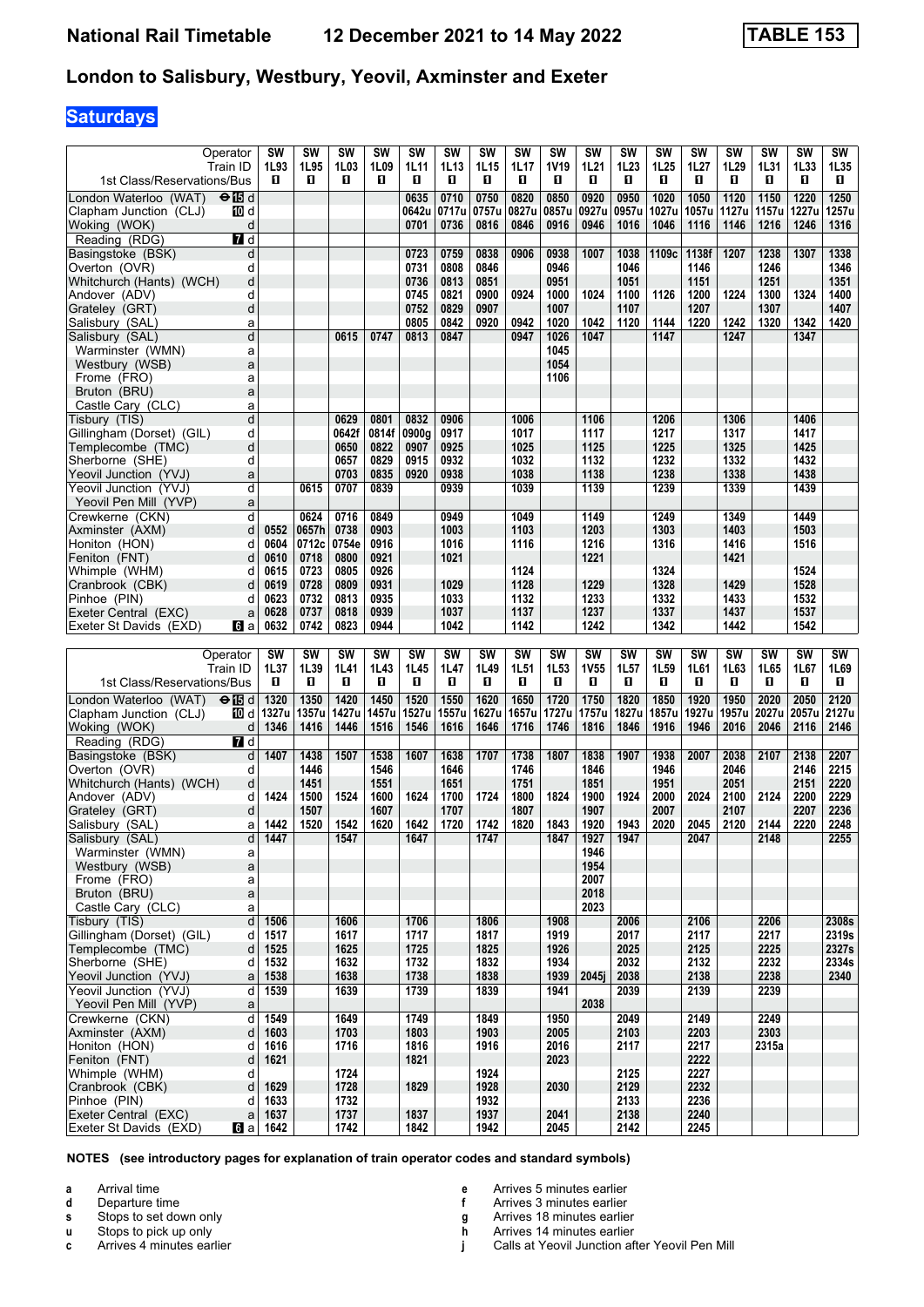# **Saturdays**

|                            | Operator<br>Train ID | SW<br>1L73 | SW<br>1L75 | SW<br>1L79 |
|----------------------------|----------------------|------------|------------|------------|
| 1st Class/Reservations/Bus |                      | п          | п          | п          |
| London Waterloo (WAT)      | $\Theta$ is d        | 2220       | 2250       | 2339       |
| Clapham Junction (CLJ)     | TM d                 | 2227u      | 2257u      | 2346u      |
| Woking (WOK)               | d                    | 2246       | 2316       | 0008f      |
| Reading (RDG)              | <b>7</b> d           |            |            |            |
| Basingstoke (BSK)          | d                    | 2308       | 2340       | 0029       |
| Overton (OVR)              | d                    | 2316       | 2349       | 0038s      |
| Whitchurch (Hants) (WCH)   | d                    | 2321       | 2355       | 0043s      |
| Andover (ADV)              | d                    | 2330       | 0003       | 0051       |
| Grateley (GRT)             | d                    | 2337       | 0011       | 0059s      |
| Salisbury (SAL)            | a                    | 2349       | 0024       | 0111       |
| Salisbury (SAL)            | d                    |            |            |            |
| Warminster (WMN)           | a                    |            |            |            |
| Westbury (WSB)             | a                    |            |            |            |
| Frome (FRO)                | a                    |            |            |            |
| Bruton (BRU)               | a                    |            |            |            |
| Castle Cary (CLC)          | a                    |            |            |            |
| Tisbury (TIS)              | d                    |            |            |            |
| Gillingham (Dorset) (GIL)  | d                    |            |            |            |
| Templecombe (TMC)          | d                    |            |            |            |
| Sherborne (SHE)            | d                    |            |            |            |
| Yeovil Junction (YVJ)      | a                    |            |            |            |
| Yeovil Junction (YVJ)      | d                    |            |            |            |
| Yeovil Pen Mill (YVP)      | a                    |            |            |            |
| Crewkerne (CKN)            | d                    |            |            |            |
| Axminster (AXM)            | d                    |            |            |            |
| Honiton (HON)              | d                    |            |            |            |
| Feniton (FNT)              | d                    |            |            |            |
| Whimple (WHM)              | d                    |            |            |            |
| Cranbrook (CBK)            | d                    |            |            |            |
| Pinhoe (PIN)               | d                    |            |            |            |
| Exeter Central (EXC)       | a                    |            |            |            |
| Exeter St Davids (EXD)     | бlа                  |            |            |            |

**NOTES (see introductory pages for explanation of train operator codes and standard symbols)**

**a** Arrival time<br>**d** Departure ti

- **d** Departure time
- **s** Stops to set down only
- **x** Stops to pick up only **f** Arrives 3 minutes earlier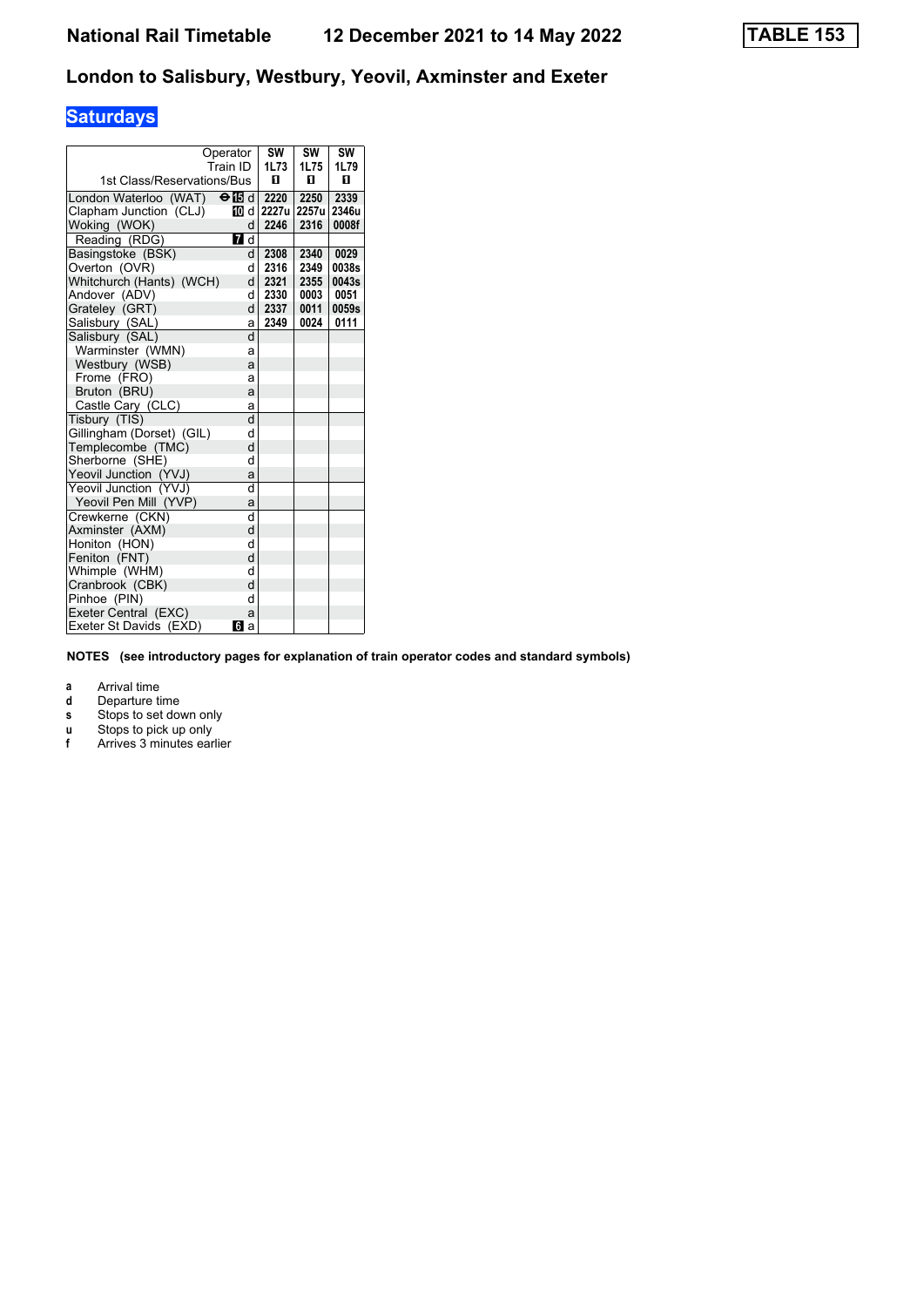# **Sundays**

| Operator                                            | SW                      | <b>SW</b> | SW           | SW        | SW           | SW        | SW           | SW    | <b>SW</b>    | <b>SW</b> | SW                | <b>SW</b> | <b>SW</b> | SW        | <b>SW</b> | SW    | SW    |
|-----------------------------------------------------|-------------------------|-----------|--------------|-----------|--------------|-----------|--------------|-------|--------------|-----------|-------------------|-----------|-----------|-----------|-----------|-------|-------|
| Train ID                                            | 1L07                    | 1L13      | 1036         | 1L17      | 1L19         | 1L21      | 1L23         | 1L25  | 1L27         | 1L29      | 1L31              | 1L33      | 1L35      | 1L37      | 1L39      | 1L41  | 1L43  |
| 1st Class/Reservations/Bus                          | п                       | O         | O            | 0         | П            | O         | O            | П     | п            | O         | O.                | 0         | 0         | O         | 0         | П     | 0     |
| $\Theta$ $\blacksquare$ d<br>London Waterloo (WAT)  |                         |           |              | 0815      |              | 0915      |              | 1015  |              | 1115      |                   | 1215      |           | 1315      |           | 1415  |       |
| Clapham Junction (CLJ)<br>10 d                      |                         |           |              | 0823u     |              | 0924u     |              | 1023u |              | 1123u     |                   | 1223u     |           | 1322u     |           | 1422u |       |
| Woking (WOK)<br>d                                   |                         |           |              | 0847      |              | 0948      |              | 1046  |              | 1146      |                   | 1246      |           | 1345      |           | 1446  |       |
| Reading (RDG)<br>7 d                                |                         |           |              |           | 0912         |           | 1012         |       | 1112         |           | $\overline{1212}$ |           | 1312      |           | 1412      |       | 1512  |
| Basingstoke (BSK)<br>d                              |                         | 0804      |              | 0908      | 0933         | 1009      | 1033         | 1107  | 1131         | 1207      | 1231              | 1307      | 1331      | 1407e     | 1431      | 1507  | 1531  |
| Overton (OVR)<br>d                                  |                         | 0812      |              |           | 0942         |           | 1042         |       | 1140         |           | 1240              |           | 1340      |           | 1440      |       | 1540  |
| d<br>Whitchurch (Hants) (WCH)                       |                         | 0817      |              |           | 0947         |           | 1047         |       | 1145         |           | 1245              |           | 1345      |           | 1445      |       | 1545  |
| Andover (ADV)<br>d                                  |                         | 0826      |              | 0925      | 0955         | 1026      | 1055         | 1124  | 1154         | 1224      | 1253              | 1324      | 1354      | 1424      | 1453      | 1524  | 1553  |
| d<br>Grateley (GRT)                                 |                         | 0833      |              |           | 1003         |           | 1103         |       | 1201         |           | 1301              |           | 1401      |           | 1501      |       | 1601  |
|                                                     |                         | 0846      |              | 0942      | 1018         | 1042      |              |       |              |           | 1314              |           |           | 1442      | 1514      |       |       |
| Salisbury (SAL)<br>a                                |                         |           |              |           |              |           | 1118         | 1142  | 1214         | 1242      |                   | 1343      | 1414      |           |           | 1540  | 1613  |
| d<br>Salisbury (SAL)                                | 0654                    | 0847      |              | 0947      |              | 1047      |              | 1147  |              | 1247      |                   | 1347      | 1419      | 1447      |           | 1547  | 1614  |
| Warminster (WMN)<br>a                               |                         |           |              |           |              |           |              |       |              |           |                   |           |           |           |           |       |       |
| Westbury (WSB)<br>a                                 |                         |           |              |           |              |           |              |       |              |           |                   |           |           |           |           |       |       |
| Frome (FRO)<br>a                                    |                         |           |              |           |              |           |              |       |              |           |                   |           |           |           |           |       |       |
| Bruton (BRU)<br>a                                   |                         |           |              |           |              |           |              |       |              |           |                   |           |           |           |           |       |       |
| Castle Cary (CLC)<br>a                              |                         |           |              |           |              |           |              |       |              |           |                   |           |           |           |           |       |       |
| d<br>Tisbury (TIS)                                  | 0706                    | 0906      |              | 1007      |              | 1106      |              | 1206  |              | 1306      |                   | 1406      | 1433      | 1506      |           | 1606  | 1633  |
| Gillingham (Dorset) (GIL)<br>d                      | 0717                    | 0917      |              | 1018      |              | 1117      |              | 1217  |              | 1317      |                   | 1417      | 1451c     | 1517      |           | 1617  | 1643a |
| Templecombe (TMC)<br>d                              | 0725                    | 0925      |              | 1025      |              | 1125      |              | 1225  |              | 1325      |                   | 1425      | 1458      | 1525      |           | 1625  |       |
| Sherborne (SHE)<br>d                                | 0732                    | 0932      |              | 1033      |              | 1132      |              | 1232  |              | 1332      |                   | 1432      | 1506      | 1532      |           | 1632  |       |
| Yeovil Junction (YVJ)<br>a                          | 0738                    | 0938      |              | 1038      |              | 1138      |              | 1238  |              | 1338      |                   | 1438      | 1511      | 1538      |           | 1638  |       |
| Yeovil Junction (YVJ)<br>d                          | 0739                    | 0939      | 0945         | 1039      |              | 1139      |              | 1239  |              | 1339      |                   | 1439      | 1516      | 1539      |           | 1639  |       |
| Yeovil Pen Mill (YVP)<br>a                          |                         |           | 0950         |           |              |           |              |       |              |           |                   |           | 1521      |           |           |       |       |
| Crewkerne (CKN)<br>d                                | 0749                    | 0949      |              | 1049      |              | 1149      |              | 1249  |              | 1349      |                   | 1449      |           | 1549      |           | 1649  |       |
| Axminster (AXM)<br>d                                | 0803                    | 1003      |              | 1103      |              | 1203      |              | 1303  |              | 1403      |                   | 1503      |           | 1603      |           | 1703  |       |
| Honiton (HON)<br>d                                  | 0817                    | 1016      |              | 1116      |              | 1216      |              | 1316  |              | 1416      |                   | 1516      |           | 1616      |           | 1716  |       |
| Feniton (FNT)<br>d                                  | 0822                    | 1021      |              |           |              | 1221      |              |       |              | 1421      |                   |           |           | 1621      |           |       |       |
| Whimple (WHM)<br>d                                  | 0827                    | 1026      |              | 1124      |              |           |              | 1324  |              |           |                   | 1524      |           |           |           | 1724  |       |
| Cranbrook (CBK)<br>d                                | 0832                    | 1031      |              | 1128      |              | 1229      |              | 1328  |              | 1429      |                   | 1528      |           | 1629      |           | 1728  |       |
| Pinhoe (PIN)<br>d                                   | 0836                    | 1035      |              | 1132      |              | 1233      |              | 1332  |              | 1433      |                   | 1532      |           | 1633      |           | 1732  |       |
| Exeter Central (EXC)<br>a                           | 0840                    | 1039      |              | 1137      |              | 1237      |              | 1337  |              | 1437      |                   | 1537      |           | 1637      |           | 1737  |       |
| Exeter St Davids (EXD)<br><b>loi</b> a              | 0844                    | 1044      |              | 1142      |              | 1242      |              | 1342  |              | 1442      |                   | 1542      |           | 1642      |           | 1741  |       |
|                                                     |                         |           |              |           |              |           |              |       |              |           |                   |           |           |           |           |       |       |
|                                                     |                         |           |              |           |              |           |              |       |              |           |                   |           |           |           |           |       |       |
|                                                     |                         |           |              |           |              |           |              |       |              |           |                   |           |           |           |           |       |       |
| Operator                                            | SW                      | <b>SW</b> | <b>SW</b>    | <b>SW</b> | SW           | <b>SW</b> | <b>SW</b>    | SW    | <b>SW</b>    | <b>SW</b> | <b>SW</b>         | <b>SW</b> | <b>SW</b> | <b>SW</b> | <b>SW</b> |       |       |
| Train ID                                            | 1L45                    | 1L47      | 1L49         | 1L55      | 1L53         | 1L97      | 1L57         | 1L59  | 1L61         | 1L63      | 1L65              | 1L67      | 1L69      | 1L73      | 1L79      |       |       |
| Days of operation/Notes                             |                         |           |              |           |              |           |              |       |              |           |                   |           |           |           | A         |       |       |
| 1st Class/Reservations/Bus                          | O                       | O         | п            | п         | п            | п         | O.           | п     | п            | п         | п                 | П         | O.        | п         | П         |       |       |
| London Waterloo (WAT)<br>$\Theta$ is d              | 1520                    |           | 1620         |           | 1720         | 1745      | 1820         | 1845  | 1920         | 1945      | 2020              | 2045      | 2120      | 2220      | 2335      |       |       |
| Clapham Junction (CLJ)<br>10 d                      | 1527u                   |           | 1627u        |           | 1727u        | 1753u     | 1827u        | 1853u | 1927u        | 1953u     | 2027u             | 2053u     | 2127u     | 2227u     | 2344u     |       |       |
| Woking (WOK)<br>d                                   | 1546                    |           | 1646         |           | 1746         | 1813      | 1846         | 1913  | 1946         | 2013      | 2046              | 2114      | 2146      | 2246      | 0008      |       |       |
| Reading (RDG)<br>7 d                                |                         | 1612      |              | 1712      |              |           |              |       |              |           |                   |           |           |           |           |       |       |
| Basingstoke (BSK)<br>d                              | 1607                    | 1631      | 1707         | 1731      | 1807         | 1834      | 1907         | 1934  | 2007         | 2034      | 2107              | 2135      | 2207      | 2307      | 0040      |       |       |
| Overton (OVR)<br>d                                  |                         | 1640      |              | 1739      |              | 1843      |              | 1943  |              | 2043      |                   | 2144      |           | 2315      | 0049s     |       |       |
| Whitchurch (Hants) (WCH)<br>d                       |                         | 1645      |              | 1744      |              | 1848      |              | 1948  |              | 2048      |                   | 2149      |           | 2320      | 0054s     |       |       |
| Andover (ADV)<br>d                                  | 1624                    | 1653      | 1724         | 1753      | 1824         | 1856      | 1924         | 1956  | 2024         | 2056      | 2124              | 2157      | 2224      | 2329      | 0103      |       |       |
| Grateley (GRT)<br>d                                 |                         | 1701      |              | 1800      |              | 1904      |              | 2004  |              | 2104      |                   | 2205      |           | 2336      | 0110s     |       |       |
| Salisbury (SAL)                                     | 1646                    | 1715      | 1742         | 1815      | 1842 1917    |           | 1942         | 2017  |              | 2042 2117 | 2143 2217         |           |           | 2242 2348 | 0122      |       |       |
| Salisbury (SAL)<br>d                                | 1647                    |           | 1747         |           | 1847         |           | 1947         |       | 2047         |           | 2147              |           | 2247      |           |           |       |       |
| Warminster (WMN)<br>a                               |                         |           |              |           |              |           |              |       |              |           |                   |           |           |           |           |       |       |
| Westbury (WSB)<br>a                                 |                         |           |              |           |              |           |              |       |              |           |                   |           |           |           |           |       |       |
| Frome (FRO)<br>a                                    |                         |           |              |           |              |           |              |       |              |           |                   |           |           |           |           |       |       |
| a<br>Bruton (BRU)                                   |                         |           |              |           |              |           |              |       |              |           |                   |           |           |           |           |       |       |
| Castle Cary (CLC)<br>a                              |                         |           |              |           |              |           |              |       |              |           |                   |           |           |           |           |       |       |
| Tisbury (TIS)<br>d                                  | 1706                    |           | 1806         |           | 1906         |           | 2006         |       | 2106         |           | 2206              |           | 2306      |           |           |       |       |
| d                                                   | 1717                    |           | 1817         |           | 1917         |           | 2017         |       | 2117         |           | 2217              |           | 2317      |           |           |       |       |
| Gillingham (Dorset) (GIL)<br>Templecombe (TMC)<br>d | 1725                    |           |              |           | 1925         |           | 2025         |       |              |           | 2225              |           | 2325      |           |           |       |       |
| d                                                   | 1732                    |           | 1825<br>1832 |           | 1932         |           | 2032         |       | 2125<br>2132 |           | 2232              |           | 2332      |           |           |       |       |
| Sherborne (SHE)                                     |                         |           |              |           |              |           |              |       |              |           |                   |           |           |           |           |       |       |
| Yeovil Junction (YVJ)<br>a                          | 1738                    |           | 1838         |           | 1938         |           | 2038         |       | 2138         |           | 2238              |           | 2338      |           |           |       |       |
| Yeovil Junction (YVJ)<br>d                          | 1739                    |           | 1839         |           | 1940         |           | 2039         |       | 2139         |           |                   |           | 2339      |           |           |       |       |
| Yeovil Pen Mill (YVP)<br>a                          |                         |           |              |           |              |           |              |       |              |           |                   |           |           |           |           |       |       |
| Crewkerne (CKN)<br>d                                | 1749                    |           | 1849         |           | 1950         |           | 2049         |       | 2149         |           |                   |           | 2348      |           |           |       |       |
| Axminster (AXM)<br>d                                | 1803                    |           | 1903         |           | 2004         |           | 2103         |       | 2203         |           |                   |           | 0009      |           |           |       |       |
| Honiton (HON)<br>d                                  | 1816                    |           | 1916         |           | 2017         |           | 2116         |       | 2216         |           |                   |           | 0020s     |           |           |       |       |
| d<br>Feniton (FNT)                                  | 1821                    |           |              |           | 2022         |           |              |       | 2221         |           |                   |           | 0026s     |           |           |       |       |
| Whimple (WHM)<br>d                                  |                         |           | 1924         |           |              |           | 2124         |       | 2227         |           |                   |           | 0031s     |           |           |       |       |
| Cranbrook (CBK)<br>d                                | 1829                    |           | 1928         |           | 2030         |           | 2128         |       | 2231         |           |                   |           | 0036s     |           |           |       |       |
| Pinhoe (PIN)<br>d                                   | 1833                    |           | 1932         |           | 2034         |           | 2132         |       | 2235         |           |                   |           | 0040s     |           |           |       |       |
| Exeter Central (EXC)<br>a<br>Exeter St Davids (EXD) | 1837<br><b>6</b> a 1842 |           | 1937<br>1942 |           | 2038<br>2043 |           | 2137<br>2143 |       | 2240<br>2244 |           |                   |           | 0047      |           |           |       |       |

**NOTES (see introductory pages for explanation of train operator codes and standard symbols)**

- **a** Arrival time<br>**d** Departure t
- **d** Departure time
- **s** Stops to set down only
- **u** Stops to pick up only
- **c** Arrives 8 minutes earlier<br> **e** Arrives 3 minutes earlier<br> **A** Also calls at Farnborough
- **e** Arrives 3 minutes earlier
- Also calls at Farnborough (Main) 0019 and Fleet 0024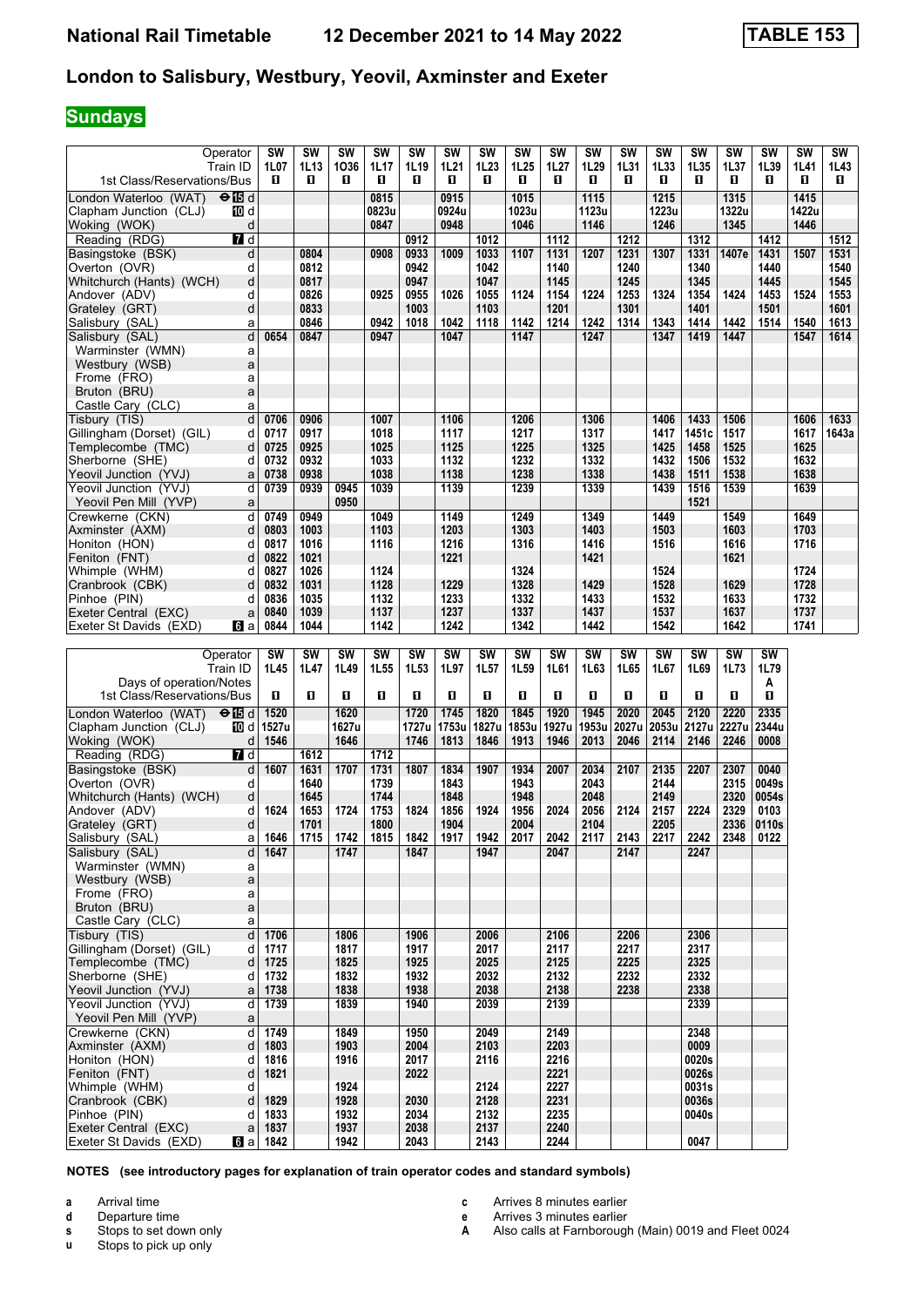# **Mondays to Fridays**

| Operator<br>Train ID                                                            | <b>SW</b><br>1L12 | <b>SW</b><br>1L14 | <b>SW</b><br>1L16 | <b>SW</b><br>1L18 | SW<br>1L20        | <b>SW</b><br>1L22 | <b>SW</b><br>1024 | <b>SW</b><br>1L24 | <b>SW</b><br>1L26 | <b>SW</b><br>1L28 | <b>SW</b><br>1L30 | <b>SW</b><br>1L32 | <b>SW</b><br>1L34     | <b>SW</b><br>1L36 | <b>SW</b><br>1L38 | <b>SW</b><br>1040 | SW<br>1L40   |
|---------------------------------------------------------------------------------|-------------------|-------------------|-------------------|-------------------|-------------------|-------------------|-------------------|-------------------|-------------------|-------------------|-------------------|-------------------|-----------------------|-------------------|-------------------|-------------------|--------------|
| 1st Class/Reservations/Bus                                                      | п                 | п                 | O                 | 0                 | D.                | O                 | О                 | п                 | O                 | п                 | п                 | O.                | 0                     | п                 | O                 | п                 | 0            |
| <b>d</b> d<br>Exeter St Davids (EXD)                                            |                   |                   |                   |                   | 0510              |                   |                   |                   | 0640              | 0725              |                   | 0823              |                       | 0925              |                   |                   | 1025         |
| Exeter Central (EXC)<br>d                                                       |                   |                   |                   |                   | 0514              |                   |                   |                   | 0645              | 0729              |                   | 0828              |                       | 0930              |                   |                   | 1030         |
| d<br>Pinhoe (PIN)<br>d                                                          |                   |                   |                   |                   | 0519<br>0523      |                   |                   |                   | 0650              | 0733              |                   | 0833              |                       | 0934<br>0939      |                   |                   | 1034         |
| Cranbrook (CBK)<br>Whimple (WHM)<br>d                                           |                   |                   |                   |                   | 0528              |                   |                   |                   | 0654<br>0659      | 0738              |                   | 0837<br>0842      |                       | 0944              |                   |                   | 1039         |
| Feniton (FNT)<br>d                                                              |                   |                   |                   |                   | 0534              |                   |                   |                   | 0705              |                   |                   | 0847              |                       |                   |                   |                   | 1047         |
| d<br>Honiton (HON)                                                              |                   |                   |                   |                   | 0541              | 0620              |                   |                   | 0712              | 0752              |                   | 0855              |                       | 0955              |                   |                   | 1055         |
| Axminster (AXM)<br>d                                                            |                   |                   |                   |                   | 0552              | 0631              |                   |                   | 0723              | 0803              |                   | 0906              |                       | 1006              |                   |                   | 1106         |
| d<br>Crewkerne (CKN)                                                            |                   |                   |                   |                   | 0605              | 0644              |                   |                   | 0736              | 0816              |                   | 0919              |                       | 1019              |                   |                   | 1119         |
| Yeovil Pen Mill (YVP)<br>d                                                      |                   |                   |                   | 0541              |                   |                   | 0655              | 0711              |                   |                   |                   |                   |                       |                   |                   | 1044              |              |
| Yeovil Junction (YVJ)<br>a                                                      |                   |                   |                   | 0546              | 0615              | 0652              |                   | 0716              | 0745              | 0825              |                   | 0928              |                       | 1027              |                   |                   | 1127         |
| Yeovil Junction (YVJ)<br>d                                                      |                   |                   | 0514              | 0550              | 0620              | 0653              |                   | 0720              | 0750              | 0829              |                   | 0929              |                       | 1029              |                   |                   | 1129         |
| d<br>Sherborne (SHE)                                                            |                   |                   | 0520              | 0556              | 0626              | 0700              |                   | 0726              | 0756              | 0835              |                   | 0935              |                       | 1035              |                   |                   | 1135         |
| Templecombe (TMC)<br>d                                                          |                   |                   | 0528              | 0604              | 0634              | 0707              |                   | 0734              | 0804              | 0843              |                   | 0943              |                       | 1043              |                   |                   | 1143         |
| d<br>Gillingham (Dorset) (GIL)                                                  |                   |                   | 0536              | 0612              | 0642              | 0715              |                   | 0742              | 0812              | 0851              | 0918              | 0951              |                       | 1051              |                   |                   | 1151         |
| d<br>Tisbury (TIS)                                                              |                   |                   | 0546              | 0624              | 0652              | 0726              |                   | 0752              | 0822              | 0901              | 0928              | 1001              |                       | 1101              |                   |                   | 1201         |
| d<br>Castle Cary (CLC)                                                          |                   |                   |                   |                   |                   |                   | 0710              |                   |                   |                   |                   |                   |                       |                   |                   | 1104              |              |
| d<br>Bruton (BRU)                                                               |                   |                   |                   |                   |                   |                   | 0715              |                   |                   |                   |                   |                   |                       |                   |                   | 1109              |              |
| d<br>Frome (FRO)                                                                |                   |                   |                   |                   |                   |                   | 0727              |                   |                   |                   |                   |                   |                       |                   |                   | 1121              |              |
| Westbury (WSB)<br>d                                                             |                   |                   |                   |                   |                   |                   | 0740              |                   |                   |                   |                   |                   |                       |                   |                   | 1136              |              |
| d<br>Warminster (WMN)                                                           |                   |                   |                   |                   |                   |                   | 0748              |                   |                   |                   |                   |                   |                       |                   |                   | 1148              |              |
| Salisbury (SAL)<br>a                                                            |                   |                   | 0601              | 0639              | 0707              | 0740              |                   | 0812 0806         | 0837              | 0917              | 0943              | 1016              |                       | 1116              |                   | 1209 1217         |              |
| d<br>Salisbury (SAL)                                                            | 0510              | 0543              | 0606              | 0645              | 0715              | 0745              |                   | 0815              | 0847              | 0921              | 0947              | 1021              | 1047                  | 1121              | 1147              | 1221              |              |
| Grateley (GRT)<br>d                                                             | 0522              | 0555              | 0619              | 0657              | 0727              | 0757              | 0827              |                   | 0859              |                   | 0959              |                   | 1059                  |                   | 1159              |                   |              |
| Andover (ADV)<br>d                                                              | 0530              | 0603              | 0626              | 0705              | 0735              | 0805              | 0835              |                   | 0906              | 0938              | 1006              | 1038              | 1106                  | 1138              | 1206              | 1238              |              |
| Whitchurch (Hants) (WCH)<br>d                                                   | 0538              | 0611              | 0635              | 0713              | 0743              | 0813              | 0843              |                   | 0914              |                   | 1014<br>1020      |                   | 1114                  |                   | 1214<br>1220      |                   |              |
| d<br>Overton (OVR)                                                              | 0544<br>0554      | 0617<br>0627      | 0641<br>0651      | 0719<br>0730      | 0749<br>0759      | 0819<br>0828a     | 0849<br>0859      |                   | 0920              | 0957              | 1029a             | 1057              | 1120<br>1129a         | 1157              | 1231a             | 1257              |              |
| Basingstoke (BSK)<br>d                                                          |                   |                   |                   |                   |                   |                   |                   |                   | 0928a             |                   |                   |                   |                       |                   |                   |                   |              |
| Reading (RDG)<br><b>7</b> a<br>Woking (WOK)                                     |                   |                   |                   |                   |                   |                   |                   |                   |                   |                   |                   |                   |                       |                   |                   |                   |              |
| d l<br>Clapham Junction (CLJ)                                                   | 0614<br>0633      | 0647<br>0706      |                   |                   | 0819              |                   | 0919<br>0938      |                   |                   | 1017              |                   | 1117              |                       | 1217<br>1236      |                   | 1317<br>1336      |              |
| 100al<br>$\Theta$ $\mathbb{E}$ a<br>London Waterloo (WAT)                       | 0641              | 0719              | 0736              | 0814              | 0846              |                   | 0953              |                   |                   | 1036<br>1049      |                   | 1136<br>1149      |                       | 1249              |                   | 1349              |              |
|                                                                                 |                   |                   |                   |                   |                   |                   |                   |                   |                   |                   |                   |                   |                       |                   |                   |                   |              |
|                                                                                 |                   |                   |                   |                   |                   |                   |                   |                   |                   |                   |                   |                   |                       |                   |                   |                   |              |
|                                                                                 |                   |                   |                   |                   |                   |                   |                   |                   |                   |                   |                   |                   |                       |                   |                   |                   |              |
| Operator                                                                        | <b>SW</b>         | SW                | <b>SW</b>         | <b>SW</b>         | SW                | <b>SW</b>         | <b>SW</b>         | <b>SW</b>         | SW                | <b>SW</b>         | <b>SW</b>         | SW                | <b>SW</b>             | <b>SW</b>         | SW                | <b>SW</b>         | <b>SW</b>    |
| Train ID                                                                        | 1L42<br>п         | 1L44              | 1L46<br>O         | 1050<br>O         | <b>1V23</b><br>O. | 1L48              | <b>1V27</b><br>O. | 1L52              | 1L54<br>O         | 1056<br>O         | 1L56              | 1L58<br>O         | 1L60                  | 1L62<br>0         | 1L64              | 1L66<br>п         | 1L68         |
| 1st Class/Reservations/Bus                                                      |                   | П                 |                   |                   |                   | П                 |                   | п                 |                   |                   | П                 |                   | п                     |                   | П                 |                   | П            |
| Exeter St Davids (EXD)<br><b>6</b> d                                            |                   | $1125$            |                   |                   |                   | 1225              |                   | 1325              |                   |                   | 1425              |                   | 1525                  |                   | 1625              |                   | 1725         |
| Exeter Central (EXC)<br>d                                                       |                   | 1130              |                   |                   |                   | 1230              |                   | 1330              |                   |                   | 1430              |                   | 1530                  |                   | 1630              |                   | 1730         |
| d<br>Pinhoe (PIN)                                                               |                   | 1134              |                   |                   |                   | 1234              |                   | 1334              |                   |                   | 1434              |                   | 1534                  |                   | 1634              |                   | 1734         |
| Cranbrook (CBK)<br>d                                                            |                   | 1139              |                   |                   |                   | 1239              |                   | 1339              |                   |                   | 1439              |                   | 1539                  |                   | 1639              |                   | 1739         |
| Whimple (WHM)<br>d                                                              |                   | 1144              |                   |                   |                   |                   |                   | 1344              |                   |                   |                   |                   | 1544                  |                   | 1644              |                   | 1744         |
| Feniton (FNT)<br>d                                                              |                   |                   |                   |                   |                   | 1247              |                   |                   |                   |                   | 1447              |                   |                       |                   | 1649              |                   | 1750         |
| d<br>Honiton (HON)<br>d                                                         |                   | 1155<br>1206      |                   |                   |                   | 1255<br>1306      |                   | 1355<br>1406      |                   |                   | 1455<br>1506      |                   | 1555<br>1606          |                   | 1656<br>1707      |                   | 1757<br>1808 |
| Axminster (AXM)<br>d<br>Crewkerne (CKN)                                         |                   | 1219              |                   |                   |                   | 1319              |                   | 1419              |                   |                   | 1519              |                   | 1619                  |                   | 1720              |                   | 1821         |
| Yeovil Pen Mill (YVP)<br>d                                                      |                   |                   |                   | 1324              | 1255              |                   | 1354              |                   |                   | 1500              |                   |                   |                       |                   |                   |                   |              |
| Yeovil Junction (YVJ)<br>a                                                      |                   | 1227              |                   |                   | 1300              | 1327              | 1400              | 1427              |                   |                   | 1527              |                   | 1628                  |                   | 1729              |                   | 1829         |
| Yeovil Junction (YVJ)<br>d                                                      |                   | 1229              |                   | 1317f             |                   | 1329              |                   | 1429              |                   | 1451f 1529        |                   |                   | 1629                  |                   | 1730              |                   | 1830         |
| d<br>Sherborne (SHE)                                                            |                   | 1235              |                   |                   |                   | 1335              |                   | 1435              |                   |                   | 1535              |                   | 1635                  |                   | 1736              |                   | 1837         |
| Templecombe (TMC)<br>d                                                          |                   | 1243              |                   |                   |                   | 1343              |                   | 1443              |                   |                   | 1543              |                   | 1643                  |                   | 1744              |                   | 1844         |
| d<br>Gillingham (Dorset) (GIL)                                                  |                   | 1251              |                   |                   |                   | 1351              |                   | 1451              |                   |                   | 1551              | 1618              | 1651                  |                   | 1752              |                   | 1852         |
| Tisbury (TIS)<br>d                                                              |                   | 1301              |                   |                   |                   | 1401              |                   | 1501              |                   |                   | 1602              | 1628              | 1701                  |                   | 1802              |                   | 1903         |
| Castle Cary (CLC)<br>d                                                          |                   |                   |                   | 1339              |                   |                   |                   |                   |                   | 1514              |                   |                   |                       |                   |                   |                   |              |
| Bruton (BRU)<br>d                                                               |                   |                   |                   | 1344              |                   |                   |                   |                   |                   | 1519              |                   |                   |                       |                   |                   |                   |              |
| Frome (FRO)<br>d                                                                |                   |                   |                   | 1356              |                   |                   |                   |                   |                   | 1531              |                   |                   |                       |                   |                   |                   |              |
| Westbury (WSB)<br>d                                                             |                   |                   |                   | 1413              |                   |                   |                   |                   |                   | 1544              |                   |                   |                       |                   |                   |                   |              |
| $\sf d$<br>Warminster (WMN)                                                     |                   |                   |                   | 1423              |                   |                   |                   |                   |                   | 1552              |                   |                   |                       |                   |                   |                   |              |
| Salisbury (SAL)<br>a                                                            |                   | 1317              |                   | 1443              |                   | 1417              |                   | 1516              |                   |                   | 1612 1616         | 1643              | 1716                  |                   | 1822              |                   | 1922         |
| Salisbury (SAL)<br>d                                                            | 1247              | 1321              | 1347              | 1447              |                   | 1421              |                   | 1521              | 1547              | 1621              |                   | 1647              | 1720                  | 1747              | 1826              | 1847              | 1924         |
| Grateley (GRT)<br>d                                                             | 1259              |                   | 1359              | 1459              |                   |                   |                   |                   | 1559              |                   |                   | 1659              |                       | 1759              |                   | 1859              |              |
| Andover (ADV)<br>d                                                              | 1306              | 1338              | 1406              | 1506              |                   | 1438              |                   | 1538              | 1606              | 1638              |                   | 1706              | 1737                  | 1806              | 1843              | 1906              | 1947e        |
| Whitchurch (Hants) (WCH)<br>d                                                   | 1314              |                   | 1414              | 1514              |                   |                   |                   |                   | 1614              |                   |                   | 1714              |                       | 1814              |                   | 1914              |              |
| d<br>Overton (OVR)                                                              | 1320              |                   | 1420              | 1520              |                   |                   |                   |                   | 1620              |                   |                   | 1720              |                       | 1820              |                   | 1920              |              |
| Basingstoke (BSK)<br>d                                                          | 1331a             | 1357              | 1429a             | 1530              |                   | 1457              |                   | 1557              | 1630              |                   | 1657              |                   | 1728a   1757c   1828a |                   | 1901              | 1929a             | 2010         |
| Reading (RDG)<br>$\mathbf{z}$ a                                                 |                   |                   |                   |                   |                   |                   |                   |                   |                   |                   |                   |                   |                       |                   |                   |                   |              |
| Woking (WOK)<br>$\overline{d}$                                                  |                   | 1417              |                   | 1550              |                   | 1517              |                   | 1617              | 1650              |                   | 1717              |                   | 1816                  |                   | 1921              |                   | 2031         |
| Clapham Junction (CLJ)<br><b>ID</b> a<br>London Waterloo (WAT)<br>$\bigoplus$ a |                   | 1436<br>1449      |                   | 1619              |                   | 1536<br>1549      |                   | 1636<br>1649      | 1719              | 1737              | 1756              |                   | 1836<br>1849          |                   | 1940<br>1950      |                   | 2053<br>2102 |

**NOTES (see introductory pages for explanation of train operator codes and standard symbols)**

**a** Arrival time<br>**d** Departure t

**d** Departure time

**c** Arrives 3 minutes earlier

**e** Arrives 7 minutes earlier<br>f Starts from Yeovil Junction Starts from Yeovil Junction before Yeovil Pen Mill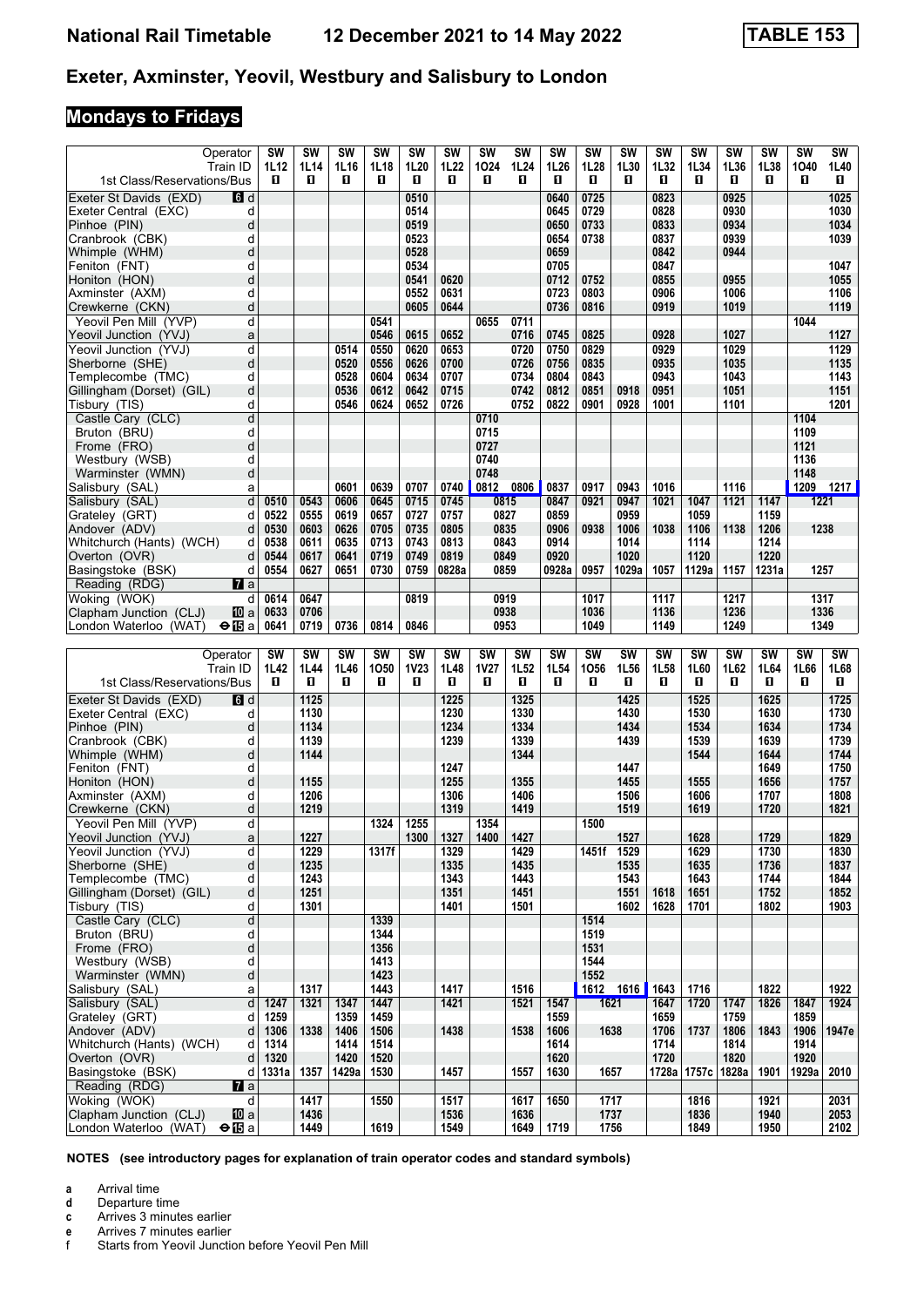# **Mondays to Fridays**

|                            | Operator       | <b>SW</b> | <b>SW</b> | <b>SW</b> | <b>SW</b> | SW   | <b>SW</b>   | <b>SW</b> | <b>SW</b> | <b>SW</b>   | <b>SW</b> | <b>SW</b> | <b>SW</b> | <b>SW</b> |
|----------------------------|----------------|-----------|-----------|-----------|-----------|------|-------------|-----------|-----------|-------------|-----------|-----------|-----------|-----------|
|                            | Train ID       | 1L70      | 1L51      | 1L72      | 1L74      | 1L76 | <b>2V28</b> | 1J78      | 1L80      | <b>2V30</b> | 1L84      | 1058      | 1L88      | 1L92      |
| 1st Class/Reservations/Bus |                | п         | п         | п         | п         | п    | п           | п         | п         | п           | п         | п         | п         | п         |
| Exeter St Davids (EXD)     | $\blacksquare$ |           |           | 1825      |           | 1925 |             |           | 2025      |             | 2125      |           | 2225      | 2306      |
| Exeter Central (EXC)       | d              |           |           | 1830      |           | 1930 |             |           | 2030      |             | 2130      |           | 2230      | 2310      |
| Pinhoe (PIN)               | d              |           |           | 1835      |           | 1934 |             |           | 2034      |             | 2134      |           | 2235      | 2315      |
| Cranbrook (CBK)            | d              |           |           | 1839      |           | 1939 |             |           | 2039      |             | 2139      |           | 2239      | 2319      |
| Whimple (WHM)              | d              |           |           | 1844      |           | 1944 |             |           |           |             | 2144      |           | 2244      | 2324      |
| Feniton (FNT)              | d              |           |           | 1849      |           |      |             |           | 2047      |             | 2149      |           | 2250      | 2329      |
| Honiton (HON)              | d              |           |           | 1856      |           | 1955 |             |           | 2055      |             | 2157      |           | 2257      | 2337      |
| Axminster (AXM)            | d              |           |           | 1907      |           | 2006 |             |           | 2106      |             | 2208      |           | 2308      | 2348      |
| Crewkerne (CKN)            | d              |           |           | 1920      |           | 2019 |             |           | 2119      |             | 2221      |           | 2321      | 0002      |
| Yeovil Pen Mill (YVP)      | d              |           | 1926      |           |           |      | 2030        |           |           | 2130        |           | 2152      |           |           |
| Yeovil Junction (YVJ)      | a              |           |           | 1929      |           | 2027 | 2035        |           | 2127      | 2135        | 2229      |           | 2329      | 0009      |
| Yeovil Junction (YVJ)      | d              |           | 1917f     | 1930      |           | 2029 |             |           | 2129      |             | 2230      | 2145f     | 2331      |           |
| Sherborne (SHE)            | d              |           |           | 1936      |           | 2035 |             |           | 2135      |             | 2236      |           |           |           |
| Templecombe (TMC)          | d              |           |           | 1944      |           | 2043 |             |           | 2143      |             | 2244      |           |           |           |
| Gillingham (Dorset) (GIL)  | d              |           |           | 1952      |           | 2051 |             |           | 2151      |             | 2252      |           |           |           |
| Tisbury (TIS)              | d              |           |           | 2002      |           | 2101 |             |           | 2201      |             | 2303      |           |           |           |
| Castle Cary (CLC)          | d              |           | 1940      |           |           |      |             |           |           |             |           | 2220      |           |           |
| Bruton (BRU)               | d              |           | 1945      |           |           |      |             |           |           |             |           | 2225      |           |           |
| Frome (FRO)                | d              |           | 1957      |           |           |      |             |           |           |             |           | 2245      |           |           |
| Westbury (WSB)             | d              |           | 2016a     |           |           |      |             |           |           |             |           | 2312      |           |           |
| Warminster (WMN)           | d              |           |           |           |           |      |             |           |           |             |           | 2320      |           |           |
| Salisbury (SAL)            | a              |           |           | 2021      |           | 2121 |             |           | 2221      |             | 2319      | 2340      | 0017      |           |
| Salisbury (SAL)            | d              | 1947      |           | 2023      | 2047      | 2125 |             | 2149      | 2225      |             |           |           |           |           |
| Grateley (GRT)             | d              | 1959      |           |           | 2059      |      |             | 2201      | 2237      |             |           |           |           |           |
| Andover (ADV)              | d              | 2006      |           | 2041      | 2106      | 2142 |             | 2208      | 2244      |             |           |           |           |           |
| Whitchurch (Hants) (WCH)   | d              | 2014      |           |           | 2114      |      |             | 2216      | 2252      |             |           |           |           |           |
| Overton (OVR)              | d              | 2020      |           |           | 2120      |      |             | 2222      | 2258      |             |           |           |           |           |
| Basingstoke (BSK)          | d              | 2029a     |           | 2059      | 2129a     | 2200 |             | 2233      | 2307      |             |           |           |           |           |
| Reading (RDG)              | <b>7</b> a     |           |           |           |           |      |             | 2250      |           |             |           |           |           |           |
| Woking (WOK)               | d              |           |           | 2118      |           | 2220 |             |           | 2327      |             |           |           |           |           |
| Clapham Junction (CLJ)     | <b>而</b> a     |           |           | 2138      |           | 2239 |             |           | 2347      |             |           |           |           |           |
| London Waterloo (WAT)      | $\bigoplus$ a  |           |           | 2149      |           | 2249 |             |           | 2356      |             |           |           |           |           |

**NOTES (see introductory pages for explanation of train operator codes and standard symbols)**

**a** Arrival time<br>**d** Departure ti

**d** Departure time<br>**f** Starts from Yec

Starts from Yeovil Junction before Yeovil Pen Mill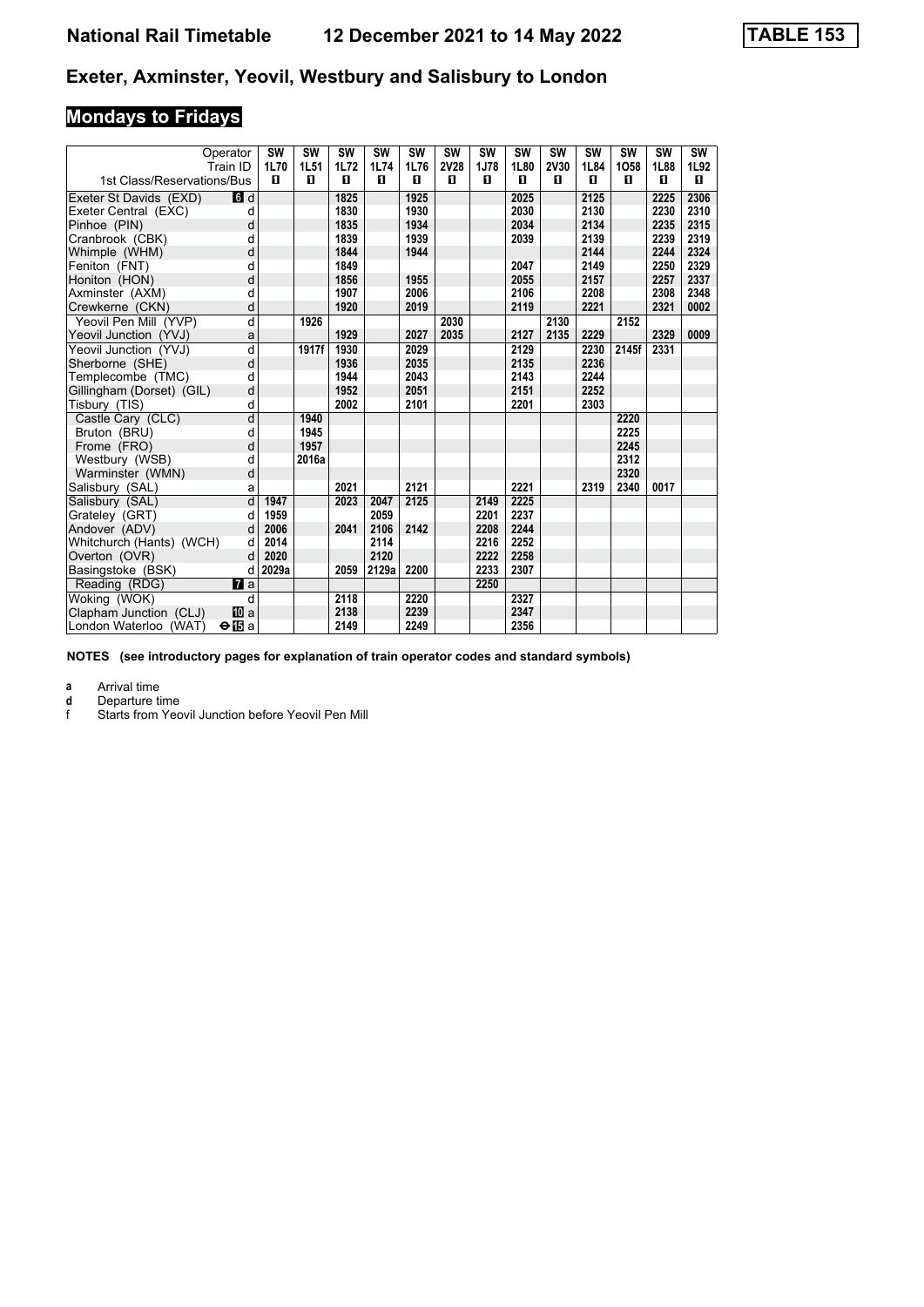# **Saturdays**

| Operator                                                                        | <b>SW</b>    | <b>SW</b>    | <b>SW</b>    | <b>SW</b>    | <b>SW</b>    | <b>SW</b>     | <b>SW</b>    | <b>SW</b>    | SW            | <b>SW</b>    | <b>SW</b>    | <b>SW</b>    | <b>SW</b>     | <b>SW</b>    | <b>SW</b>    | <b>SW</b>    | <b>SW</b>    |
|---------------------------------------------------------------------------------|--------------|--------------|--------------|--------------|--------------|---------------|--------------|--------------|---------------|--------------|--------------|--------------|---------------|--------------|--------------|--------------|--------------|
| Train ID<br>1st Class/Reservations/Bus                                          | 1L12<br>п    | 1L14<br>0    | 1L16<br>O    | 1L18<br>O    | 1L20<br>п    | 1L22<br>O     | 1L24<br>О    | 1026<br>D.   | 1L26<br>O     | 1L28<br>п    | 1L30<br>O.   | 1L32<br>O    | 1L34<br>п     | 1L36<br>п    | 1L38<br>O    | 1040<br>п    | 1L40<br>0    |
| Exeter St Davids (EXD)<br><b>B</b> d                                            |              |              |              |              | 0510         |               |              |              | 0640          | 0725         |              | 0824         |               | 0925         |              |              | 1025         |
| Exeter Central (EXC)<br>d                                                       |              |              |              |              | 0514         |               |              |              | 0645          | 0729         |              | 0828         |               | 0930         |              |              | 1030         |
| d<br>Pinhoe (PIN)                                                               |              |              |              |              | 0519         |               |              |              | 0650          | 0733         |              | 0833         |               | 0934         |              |              | 1034         |
| Cranbrook (CBK)<br>d                                                            |              |              |              |              | 0523         |               |              |              | 0654          | 0738         |              | 0837         |               | 0940         |              |              | 1039         |
| d<br>Whimple (WHM)                                                              |              |              |              |              | 0528         |               |              |              | 0659          | 0743         |              | 0842         |               | 0945         |              |              |              |
| Feniton (FNT)<br>d                                                              |              |              |              |              | 0534         |               |              |              | 0705          |              |              | 0847         |               |              |              |              | 1047         |
| d<br>Honiton (HON)<br>Axminster (AXM)<br>d                                      |              |              |              |              | 0541<br>0552 | 0620<br>0631  |              |              | 0713<br>0724  | 0755<br>0806 |              | 0855<br>0906 |               | 0955<br>1006 |              |              | 1055<br>1106 |
| d<br>Crewkerne (CKN)                                                            |              |              |              |              | 0605         | 0644          |              |              | 0737          | 0819         |              | 0919         |               | 1019         |              |              | 1119         |
| Yeovil Pen Mill (YVP)<br>d                                                      |              |              |              |              |              |               |              |              |               |              |              |              |               |              |              |              |              |
| Yeovil Junction (YVJ)<br>a                                                      |              |              |              |              | 0614         | 0652          |              |              | 0745          | 0827         |              | 0927         |               | 1027         |              |              | 1127         |
| Yeovil Junction (YVJ)<br>d                                                      |              |              |              |              | 0620         | 0653          |              |              | 0753          | 0829         |              | 0929         | 0953          | 1029         |              |              | 1129         |
| d<br>Sherborne (SHE)                                                            |              |              |              |              | 0626         | 0700          |              |              | 0759          | 0835         |              | 0935         | 0959          | 1035         |              |              | 1135         |
| Templecombe (TMC)<br>d                                                          |              |              |              |              | 0634         | 0707          |              |              | 0807          | 0843         |              | 0943         | 1007          | 1043         |              |              | 1143         |
| d<br>Gillingham (Dorset) (GIL)<br>Tisbury (TIS)<br>d                            |              |              |              |              | 0642<br>0652 | 0717c<br>0727 |              |              | 0817c<br>0827 | 0851<br>0901 |              | 0951<br>1001 | 1017c<br>1027 | 1051<br>1101 |              |              | 1151<br>1201 |
| d<br>Castle Cary (CLC)                                                          |              |              |              |              |              |               |              | 0736         |               |              |              |              |               |              |              |              |              |
| Bruton (BRU)<br>d                                                               |              |              |              |              |              |               |              | 0741         |               |              |              |              |               |              |              |              |              |
| d<br>Frome (FRO)                                                                |              |              |              |              |              |               |              | 0754         |               |              |              |              |               |              |              | 1130         |              |
| Westbury (WSB)<br>d                                                             |              |              |              |              |              |               |              | 0810         |               |              |              |              |               |              |              | 1143         |              |
| d<br>Warminster (WMN)                                                           |              |              |              |              |              |               |              | 0818         |               |              |              |              |               |              |              | 1150         |              |
| Salisbury (SAL)<br>a                                                            |              |              |              |              | 0707         | 0742          |              |              | 0837 0842     | 0916         |              | 1016         | 1042          | 1116         |              | 1211         | 1216         |
| d<br>Salisbury (SAL)<br>Grateley (GRT)<br>d                                     | 0515<br>0527 | 0547<br>0559 | 0621         | 0647<br>0659 | 0721         | 0746<br>0759  | 0821         |              | 0847<br>0859  | 0921         | 0947<br>0959 | 1021         | 1047<br>1059  | 1121         | 1147<br>1159 | 1221         |              |
| Andover (ADV)<br>d                                                              | 0535         | 0606         | 0638         | 0706         | 0738         | 0806          | 0838         |              | 0906          | 0938         | 1006         | 1038         | 1106          | 1138         | 1206         | 1238         |              |
| Whitchurch (Hants) (WCH)<br>d                                                   | 0543         | 0614         |              | 0714         |              | 0814          |              |              | 0914          |              | 1014         |              | 1114          |              | 1214         |              |              |
| d<br>Overton (OVR)                                                              | 0549         | 0620         |              | 0720         |              | 0820          |              |              | 0920          |              | 1020         |              | 1120          |              | 1220         |              |              |
| Basingstoke (BSK)<br>d                                                          | 0559         | 0630         | 0657         | 0730         | 0757         | 0830          | 0857         |              | 0930          | 0957         | 1030         | 1057         | 1130          | 1157         | 1230         | 1257         |              |
| Reading (RDG)<br><b>7</b> a                                                     |              |              |              |              |              |               |              |              |               |              |              |              |               |              |              |              |              |
| Woking (WOK)<br>d<br>Clapham Junction (CLJ)<br>10 a                             | 0619<br>0638 | 0653         | 0717<br>0738 | 0750         | 0817<br>0837 | 0850          | 0917<br>0936 |              | 0950          | 1017<br>1036 | 1050         | 1117<br>1136 | 1150          | 1217<br>1236 | 1250         | 1317<br>1336 |              |
| London Waterloo (WAT)<br>⊖l TBa                                                 | 0649         | 0719         | 0749         | 0819         | 0849         | 0919          | 0949         |              | 1019          | 1049         | 1119         | 1148         | 1219          | 1249         | 1319         | 1349         |              |
|                                                                                 |              |              |              |              |              |               |              |              |               |              |              |              |               |              |              |              |              |
|                                                                                 |              |              |              |              |              |               |              |              |               |              |              |              |               |              |              |              |              |
| Operator                                                                        | <b>SW</b>    | <b>SW</b>    | <b>SW</b>    | <b>SW</b>    | SW           | <b>SW</b>     | <b>SW</b>    | <b>SW</b>    | SW            | <b>SW</b>    | <b>SW</b>    | SW           | <b>SW</b>     | <b>SW</b>    | SW           | <b>SW</b>    | SW           |
| Train ID                                                                        | 1L42         | 1L44         | 1L46         | 1L48         | 1L50         | 1L52          | 1L54         | 1L56         | 1L58          | 1L60         | 1L62         | 1L64         | 1L66          | 1L68         | 1L72         | 1L74         | 1L76         |
| 1st Class/Reservations/Bus                                                      | 0            | 0            | O            | 0            | O.           | O             | 0            | D.           | O             | п            | O.           | O            | 0             | O.           | O            | п            | 0            |
| Exeter St Davids (EXD)<br>l6id                                                  |              | 1125         |              | 1225         |              | 1325          |              | 1425         |               | 1525         |              | 1625         |               | 1725         | 1825         |              | 1925         |
| Exeter Central (EXC)<br>d                                                       |              | 1130         |              | 1230         |              | 1330          |              | 1430         |               | 1530         |              | 1630         |               | 1730         | 1830         |              | 1930         |
| d<br>Pinhoe (PIN)                                                               |              | 1134         |              | 1234         |              | 1334          |              | 1434         |               | 1534         |              | 1634         |               | 1734         | 1834         |              | 1934         |
| Cranbrook (CBK)<br>d<br>d                                                       |              | 1139<br>1144 |              | 1239         |              | 1339          |              | 1439         |               | 1539         |              | 1639         |               | 1739         | 1839         |              | 1939<br>1944 |
| Whimple (WHM)<br>Feniton (FNT)<br>d                                             |              |              |              | 1247         |              | 1344          |              | 1447         |               | 1544         |              | 1647         |               | 1744<br>1749 | 1847         |              |              |
| d<br>Honiton (HON)                                                              |              | 1155         |              | 1255         |              | 1355          |              | 1455         |               | 1555         |              | 1655         |               | 1756         | 1855         |              | 1955         |
| Axminster (AXM)<br>d                                                            |              | 1206         |              | 1306         |              | 1406          |              | 1506         |               | 1606         |              | 1706         |               | 1807         | 1906         |              | 2006         |
| d<br>Crewkerne (CKN)                                                            |              | 1219         |              | 1319         |              | 1419          |              | 1519         |               | 1619         |              | 1719         |               | 1820         | 1919         |              | 2019         |
| Yeovil Pen Mill (YVP)<br>d                                                      |              |              |              |              |              |               |              |              |               |              |              |              |               |              |              |              |              |
| Yeovil Junction (YVJ)<br>a                                                      |              | 1227         |              | 1327         |              | 1427          |              | 1527         |               | 1627         |              | 1727         |               | 1829         | 1927         |              | 2027         |
| Yeovil Junction (YVJ)<br>d<br>Sherborne (SHE)<br>d                              |              | 1229<br>1235 |              | 1329<br>1335 |              | 1429<br>1435  |              | 1529<br>1535 |               | 1629<br>1635 |              | 1729<br>1735 |               | 1830<br>1837 | 1929<br>1935 |              | 2029<br>2035 |
| Templecombe (TMC)<br>d                                                          |              | 1243         |              | 1343         |              | 1443          |              | 1543         |               | 1643         |              | 1743         |               | 1844         | 1943         |              | 2043         |
| Gillingham (Dorset) (GIL)<br>d                                                  |              | 1251         |              | 1351         |              | 1451          |              | 1551         |               | 1651         |              | 1751         |               | 1852         | 1951         |              | 2051         |
| Tisbury (TIS)<br>d                                                              |              | 1301         |              | 1401         |              | 1501          |              | 1601         |               | 1701         |              | 1801         |               | 1903         | 2001         |              | 2101         |
| d<br>Castle Cary (CLC)                                                          |              |              |              |              |              |               |              |              |               |              |              |              |               |              |              |              |              |
| Bruton (BRU)<br>d                                                               |              |              |              |              |              |               |              |              |               |              |              |              |               |              |              |              |              |
| d<br>Frome (FRO)<br>Westbury (WSB)<br>d                                         |              |              |              |              |              |               |              |              |               |              |              |              |               |              |              |              |              |
| d<br>Warminster (WMN)                                                           |              |              |              |              |              |               |              |              |               |              |              |              |               |              |              |              |              |
| Salisbury (SAL)<br>a                                                            |              | 1317         |              | 1416         |              | 1516          |              | 1616         |               | 1716         |              | 1816         |               | 1918         | 2016         |              | 2116         |
| Salisbury (SAL)<br>d                                                            | 1247         | 1321         | 1347         | 1421         | 1447         | 1521          | 1547         | 1621         | 1647          | 1721         | 1747         | 1821         | 1847          | 1921         | 2026         | 2053         | 2126         |
| Grateley (GRT)<br>d                                                             | 1259         |              | 1359         |              | 1459         |               | 1559         |              | 1659          |              | 1759         |              | 1859          | 1934         | 2038         |              | 2138         |
| Andover (ADV)<br>d<br>d                                                         | 1306         | 1338         | 1406         | 1438         | 1506         | 1538          | 1606<br>1614 | 1638         | 1706          | 1738         | 1806         | 1838         | 1906          | 1942         | 2045         | 2112c        | 2145         |
| Whitchurch (Hants) (WCH)<br>Overton (OVR)<br>d                                  | 1314<br>1320 |              | 1414<br>1420 |              | 1514<br>1520 |               | 1620         |              | 1714<br>1720  |              | 1814<br>1820 |              | 1914<br>1920  | 1950<br>1956 | 2053<br>2059 |              | 2153<br>2159 |
| Basingstoke (BSK)<br>d                                                          | 1330         | 1357         | 1430         | 1457         | 1530         | 1557          | 1630         | 1657         | 1730          | 1757         | 1830         | 1857         | 1930          | 2010e        | 2111c        | 2130         | 2209         |
| Reading (RDG)<br><b>7</b> a                                                     |              |              |              |              |              |               |              |              |               |              |              |              |               |              |              |              |              |
| Woking (WOK)<br>d                                                               | 1350         | 1417         | 1450         | 1517         | 1550         | 1617          | 1650         | 1717         | 1750          | 1817         | 1850         | 1917         | 1950          | 2031         | 2136f        | 2150         | 2229         |
| Clapham Junction (CLJ)<br><b>ID</b> a<br>London Waterloo (WAT)<br>$\Theta$ is a | 1419         | 1436<br>1449 | 1519         | 1536<br>1549 | 1619         | 1636<br>1649  | 1719         | 1736<br>1749 | 1819          | 1836<br>1849 | 1918         | 1936<br>1949 | 2019          | 2053<br>2104 | 2155<br>2204 | 2219         | 2248<br>2258 |

**NOTES (see introductory pages for explanation of train operator codes and standard symbols)**

**a** Arrival time

**d** Departure time<br>**c** Arrives 3 minute

**c** Arrives 3 minutes earlier<br>**e** Arrives 4 minutes earlier

**e** Arrives 4 minutes earlier<br>**f** Arrives 6 minutes earlier **f** Arrives 6 minutes earlier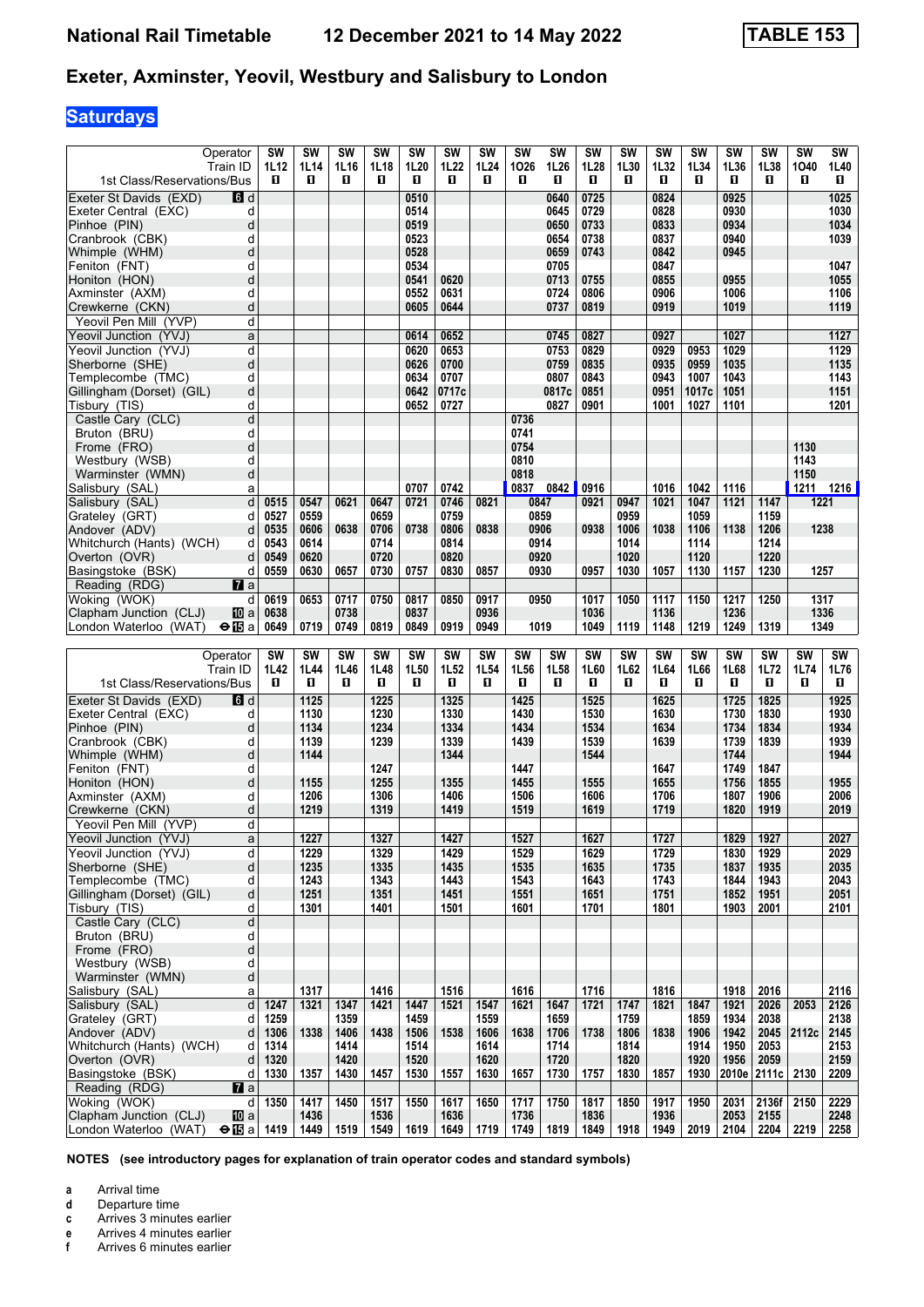# **Saturdays**

|                            | Operator       | SW   | SW   | SW   | SW   |
|----------------------------|----------------|------|------|------|------|
|                            | Train ID       | 1L80 | 1L84 | 1058 | 1L88 |
| 1st Class/Reservations/Bus |                | п    | п    | п    | п    |
| Exeter St Davids (EXD)     | 6d             | 2025 | 2125 |      | 2300 |
| Exeter Central (EXC)       | d              | 2030 | 2130 |      | 2304 |
| Pinhoe (PIN)               | d              | 2034 | 2134 |      | 2309 |
| Cranbrook (CBK)            | d              | 2039 | 2139 |      | 2313 |
| Whimple (WHM)              | d              | 2044 | 2144 |      | 2318 |
| Feniton (FNT)              | d              | 2049 | 2149 |      | 2324 |
| Honiton (HON)              | d              | 2056 | 2156 |      | 2332 |
| Axminster (AXM)            | d              | 2107 | 2207 |      | 2343 |
| Crewkerne (CKN)            | d              | 2120 | 2220 |      | 2356 |
| Yeovil Pen Mill (YVP)      | d              |      |      |      |      |
| Yeovil Junction (YVJ)      | a              | 2129 | 2229 |      | 0004 |
| Yeovil Junction (YVJ)      | d              | 2130 | 2230 |      | 0006 |
| Sherborne (SHE)            | $\mathsf{d}$   | 2136 | 2236 |      |      |
| Templecombe (TMC)          | d              | 2144 | 2244 |      |      |
| Gillingham (Dorset) (GIL)  | d              | 2152 | 2252 |      |      |
| Tisbury (TIS)              | d              | 2202 | 2302 |      |      |
| Castle Cary (CLC)          | d              |      |      |      |      |
| Bruton (BRU)               | d              |      |      |      |      |
| Frome (FRO)                | d              |      |      |      |      |
| Westbury (WSB)             | d              |      |      | 2312 |      |
| Warminster (WMN)           | d              |      |      | 2319 |      |
| Salisbury (SAL)            | a              | 2217 | 2323 | 2340 | 0041 |
| Salisbury (SAL)            | d              | 2226 |      |      |      |
| Grateley (GRT)             | d              | 2238 |      |      |      |
| Andover (ADV)              | d              | 2245 |      |      |      |
| Whitchurch (Hants) (WCH)   | d              | 2253 |      |      |      |
| Overton (OVR)              | d              | 2259 |      |      |      |
| Basingstoke (BSK)          | d              | 2309 |      |      |      |
| Reading (RDG)              | $\mathbf{z}$ a |      |      |      |      |
| Woking (WOK)               | d              | 2329 |      |      |      |
| Clapham Junction (CLJ)     | <b>M</b> a     | 2350 |      |      |      |
| London Waterloo (WAT)      | ⊖ll∃a          | 0001 |      |      |      |

**NOTES (see introductory pages for explanation of train operator codes and standard symbols)**

**a** Arrival time<br>**d** Departure t

**d** Departure time